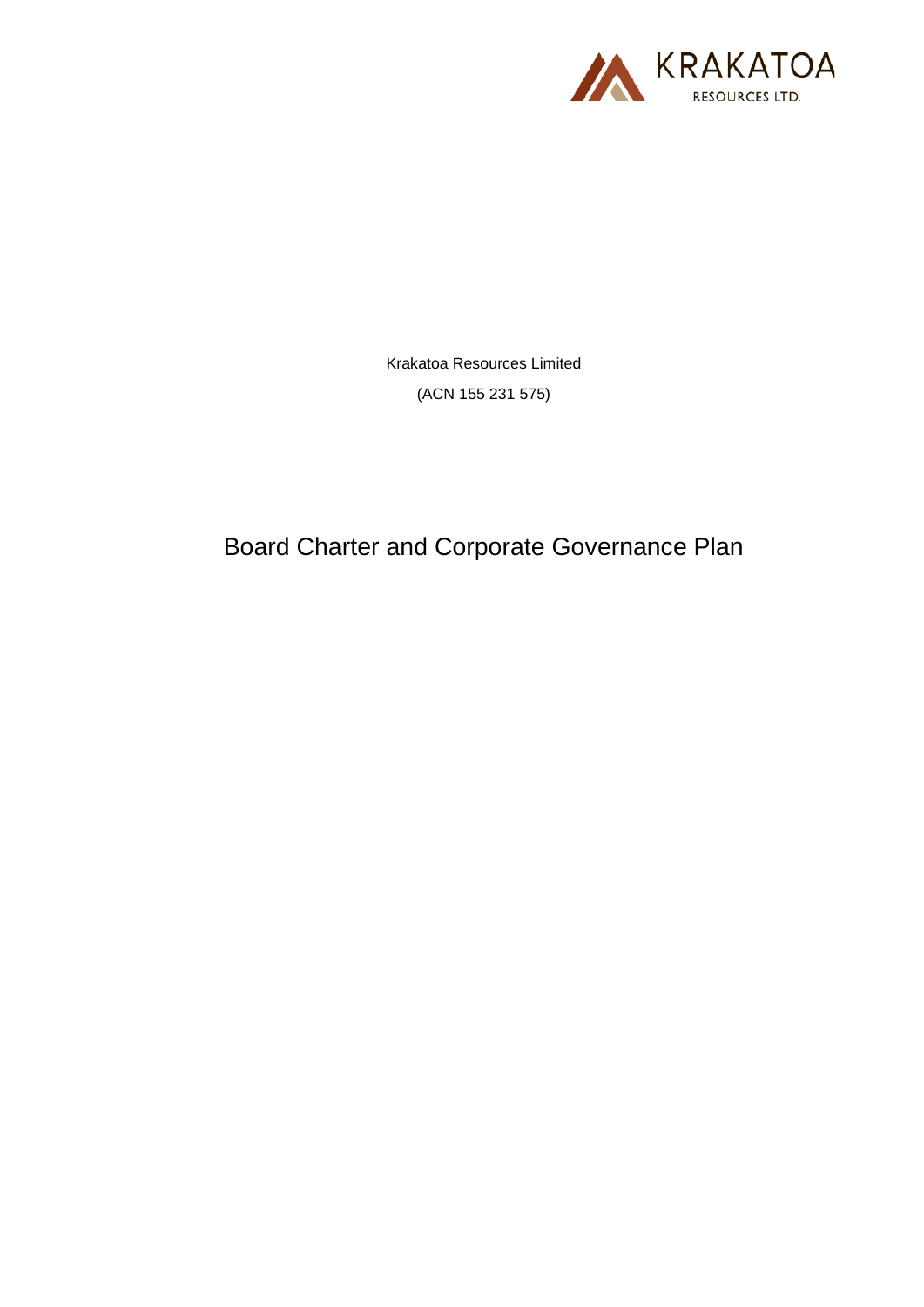Krakatoa Resources Limited (ACN 155 231 575) [Board Charter and Corporate Governance Plan](#page-0-0)

**Contents**



|                                 | <b>Board Charter and Corporate Governance Plan</b><br>1 |                                                     |                  |  |  |
|---------------------------------|---------------------------------------------------------|-----------------------------------------------------|------------------|--|--|
|                                 |                                                         | <b>Part A - Defining Governance Roles</b>           | $\boldsymbol{2}$ |  |  |
| 1                               |                                                         | The role of the Board                               | $\boldsymbol{2}$ |  |  |
| $\mathbf{2}$                    |                                                         | <b>Board structure</b>                              | 4                |  |  |
|                                 | 2.1                                                     | <b>Number of Directors</b>                          | 4                |  |  |
|                                 | 2.2                                                     | <b>Appointment of Directors</b>                     | 4                |  |  |
|                                 | 2.3                                                     | Skills required on the Board                        | 4                |  |  |
|                                 | 2.4                                                     | Written agreement                                   | 4                |  |  |
|                                 | 2.5                                                     | Duration of appointment                             | 4                |  |  |
|                                 | 2.6                                                     | Vacation of office                                  | 5                |  |  |
| 3                               |                                                         | The role of individual Directors                    | 5                |  |  |
|                                 | 3.1                                                     | Directors' code of conduct                          | 5                |  |  |
|                                 | 3.2                                                     | Expectations of Directors in Board process          | 6                |  |  |
|                                 | 3.3                                                     | Conflict of interest and related party transactions | $\overline{7}$   |  |  |
|                                 | 3.4                                                     | Emergency contact procedures                        | 8                |  |  |
| 4                               | The role of the Chair                                   |                                                     | 8                |  |  |
|                                 | 4.1                                                     | Inside the boardroom                                | 8                |  |  |
|                                 | 4.2                                                     | Outside the boardroom                               | 9                |  |  |
| 5                               |                                                         | The role of the Company Secretary                   | 9                |  |  |
| 6                               |                                                         | The role of the MD                                  | 10               |  |  |
| <b>Part B - Board processes</b> |                                                         | 11                                                  |                  |  |  |
| 1                               | <b>Board meetings</b>                                   |                                                     | 11               |  |  |
|                                 | 1.2                                                     | Meeting frequency                                   | 11               |  |  |
|                                 | 1.3                                                     | Meeting time and location                           | 11               |  |  |
|                                 | 1.4                                                     | Meeting language                                    | 11               |  |  |
|                                 | 1.5                                                     | Meeting cycle                                       | 11               |  |  |
|                                 | 1.6                                                     | Conduct of meeting                                  | 12               |  |  |
|                                 | 1.7                                                     | Quorum and voting at meetings                       | 12               |  |  |
|                                 | 1.8                                                     | Emergency decision making                           | 12               |  |  |
| 2                               | Board meeting agenda                                    |                                                     | 12               |  |  |
|                                 | 2.1                                                     | Agenda content                                      | 12               |  |  |
|                                 | 2.2                                                     | Agenda preparation                                  | 13               |  |  |
| 3                               |                                                         | <b>Board papers</b>                                 | 13               |  |  |
|                                 | 3.1                                                     | Preparation and circulation of Board papers         | 13               |  |  |
|                                 | 3.2                                                     | Retention of Board papers                           | 13               |  |  |
| 4                               |                                                         | <b>Board minutes</b>                                | 13               |  |  |
| 5                               |                                                         | <b>Board calendar</b>                               | 13               |  |  |
|                                 |                                                         | <b>Committees</b><br>13                             |                  |  |  |

| <b>PART C - Key Board Functions</b> |  |
|-------------------------------------|--|
|-------------------------------------|--|

| The Board and strategy            |                  | 13 |
|-----------------------------------|------------------|----|
| <b>Contacts and advisory role</b> |                  |    |
| 2.1                               | MD advisory role | 14 |

- 2.2 [Protocol for interaction with internal and external parties](#page-16-2) 14
- 2.3 [Hospitality and gifts](#page-17-0) 15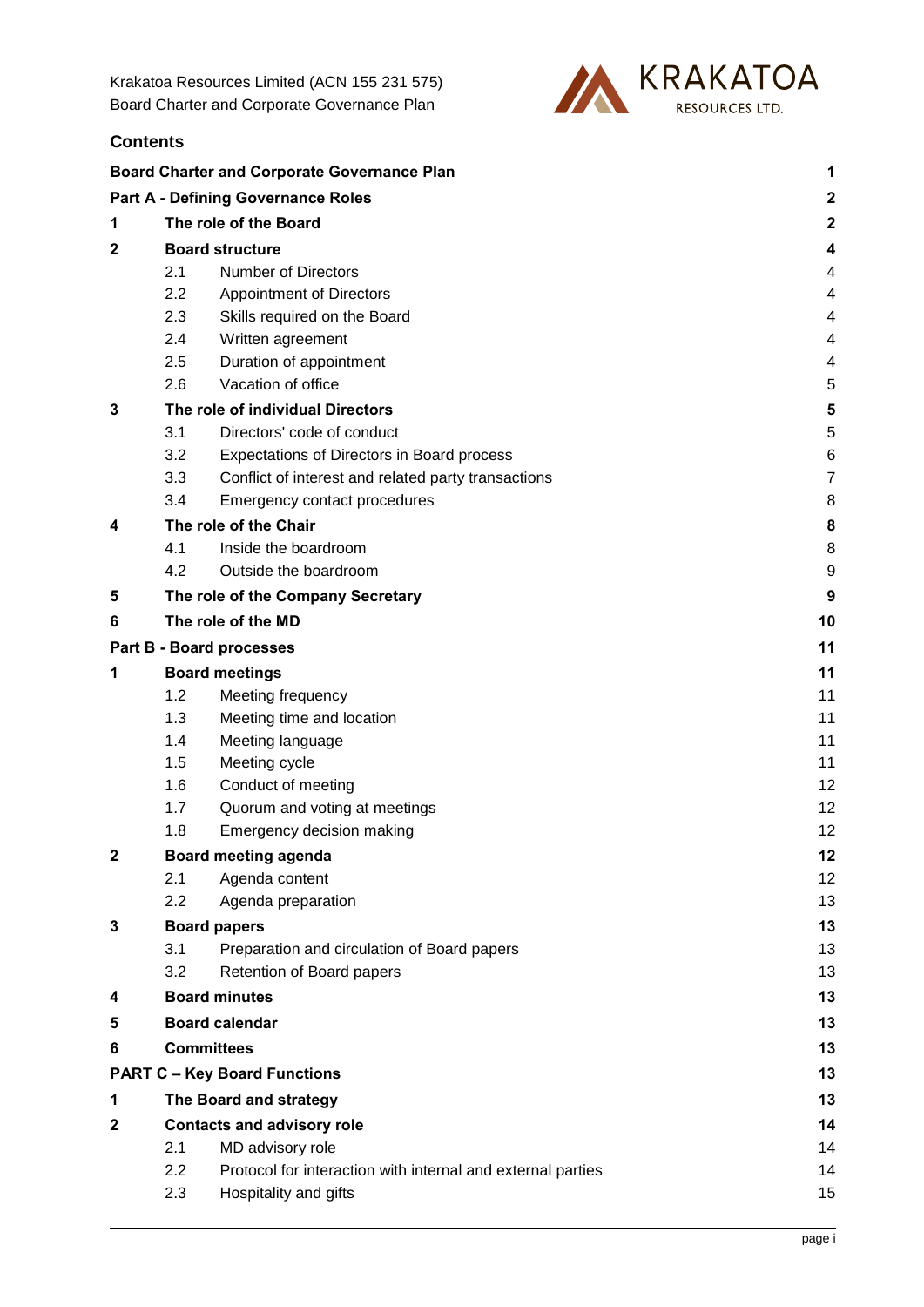Krakatoa Resources Limited (ACN 155 231 575)

[Board Charter and Corporate Governance Plan](#page-0-0)



| 3            |     | <b>Monitoring</b>                            |    |  |
|--------------|-----|----------------------------------------------|----|--|
| 4            |     | <b>Risk and compliance management</b>        | 15 |  |
| 5            |     | <b>Delegation of authority</b>               |    |  |
|              | 5.1 | General delegations                          | 16 |  |
|              | 5.2 | Decisions requiring Board approval           | 16 |  |
|              |     | <b>PART D - Continuing Improvement</b>       | 17 |  |
| 1            |     | <b>Director protection</b>                   |    |  |
|              | 1.1 | Information seeking protocol                 | 17 |  |
|              | 1.2 | Access to professional advice                | 17 |  |
|              | 1.3 | Access to Board papers                       | 18 |  |
|              | 1.4 | Insurance                                    | 18 |  |
| $\mathbf{2}$ |     | <b>Board and Senior Executive evaluation</b> | 18 |  |
|              | 2.1 | <b>Evaluation process</b>                    | 18 |  |
|              | 2.2 | Board and Director evaluations               | 18 |  |
|              | 2.3 | <b>Board Committee evaluations</b>           | 18 |  |
|              | 2.4 | Senior Executive evaluations                 | 18 |  |
| 3            |     | <b>Executive Director remuneration</b>       |    |  |
|              | 3.1 | Composition                                  | 19 |  |
|              | 3.2 | <b>Fixed remuneration</b>                    | 19 |  |
|              | 3.3 | Performance-based remuneration               | 19 |  |
|              | 3.4 | Equity-based remuneration                    | 19 |  |
|              | 3.5 | Termination and other benefits               | 19 |  |
| 4            |     | <b>Non-Executive Director remuneration</b>   |    |  |
|              | 4.1 | Composition                                  | 20 |  |
|              | 4.2 | <b>Fixed remuneration</b>                    | 20 |  |
|              | 4.3 | Performance-based bonus                      | 20 |  |
|              | 4.4 | Equity-based remuneration                    | 20 |  |
|              | 4.5 | Superannuation benefits                      | 20 |  |
|              | 4.6 | Written Agreement                            | 20 |  |
| 5            |     | <b>Director development</b>                  | 21 |  |
| 6            |     | <b>Director induction</b>                    | 21 |  |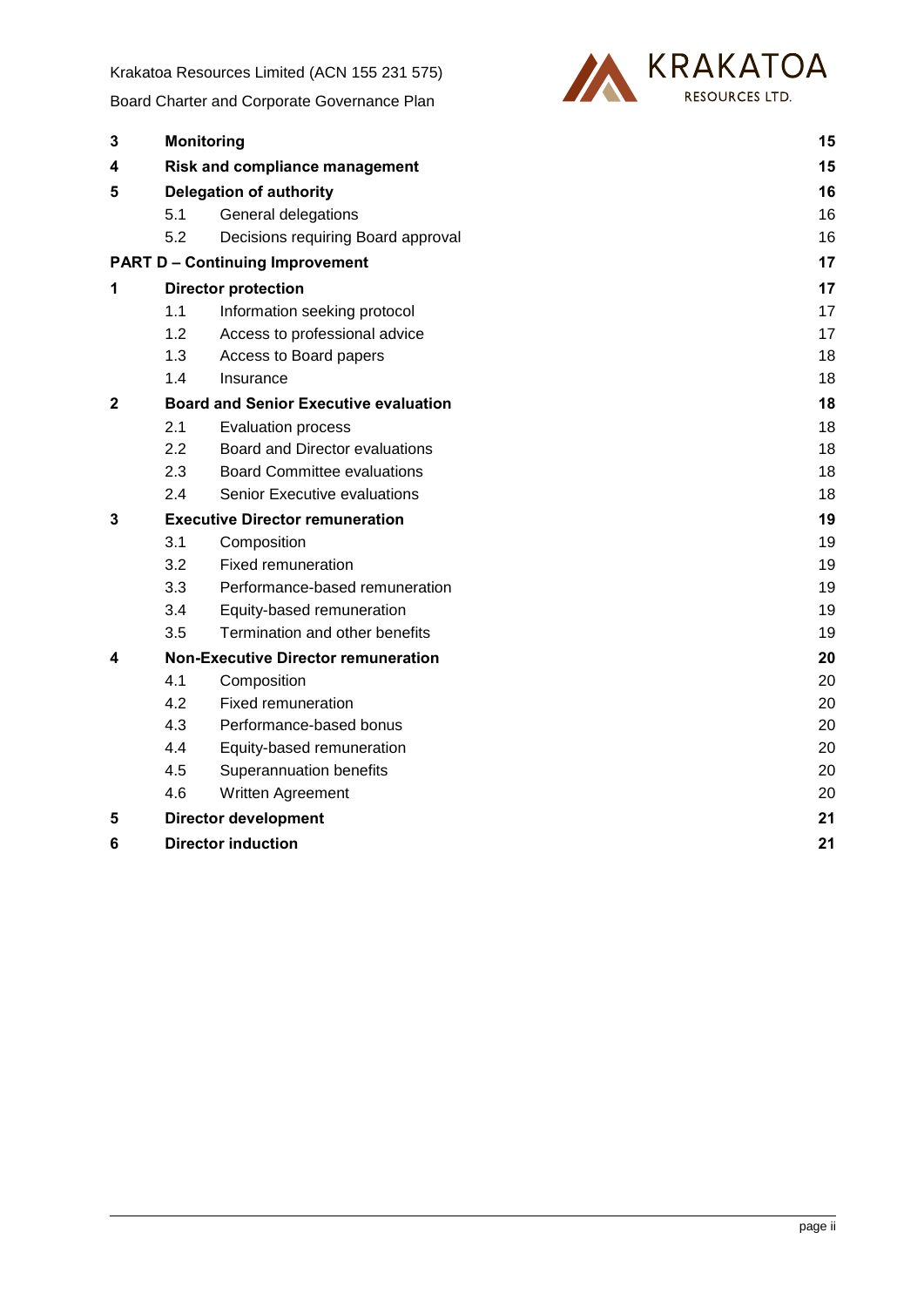

## <span id="page-3-0"></span>**Introduction**

The Board of the Company (*Board*) has the ultimate responsibility to its shareholders for the strategy and performance of the Company in general. The Board is dedicated to fulfilling these duties in a lawful and professional manner, and with the utmost integrity and objectivity. As such, the Board actively pursues best practice governance processes.

Good governance policies and processes are critical for ensuring that the Company is governed in the best interests of the Company as a whole. With this point in mind, the Board has decided to articulate and formalise the corporate governance framework within which the Company operates.

This document outlines the Company's corporate governance policy in the form of a Board Charter, which is a written policy document that defines the respective roles, responsibilities and authorities of the Board, both individually and collectively, and of management in setting the direction, management and the control of the organisation. As such, it establishes the guidelines within which the Directors and Officers are to operate as they carry out their respective roles. It does not in any way constitute legal advice or act as a substitute for legal advice.

The Board is cognisant of the Company's current size, nature and scale of activities and that it currently may not comply with all of the Corporate Governance Principles and Recommendations (4th Edition) published by the ASX Corporate Governance Council. However, the Company will state in its Annual Report its current position on these matters and a regular review will be undertaken to assess the applicability of the current procedures.

The purpose of this Board Charter is to document the policies upon which the Board has decided to meet its legal and other responsibilities.

The Company's Board Charter has four major sections:

- (a) Part A Defining Governance Roles;
- (b) Part B Board Processes;
- (c) Part C Key Board Functions; and
- (d) Part D Continuing Improvement.

While it is acknowledged that good governance is an important component of a successful company, it is also recognised that it is contingent upon the context in which it is practiced. Therefore, corporate governance needs to be a dynamic process. This Charter will need to be regularly reviewed and updated to reflect changes in the legal framework within which the Company operates, and amendments and developments in Board policies and procedures. It is the responsibility of the Company Secretary to ensure that the Board is consulted regarding any changes and updates, that the Charter is kept current and is reviewed and amended on a yearly basis, and that all Board members are provided with the latest versions of the Charter.

The Company recognises the overriding importance of its legal obligations which arise from various sources. Accordingly, nothing in this Charter must conflict with the Company's Constitution (*Constitution*), the Corporations Act or the ASX Listing Rules. If such a conflict occurs, the Constitution, Corporations Act and the ASX Listing Rules shall prevail.

Any reference to gender in this Charter should be interpreted as applicable to both males and females.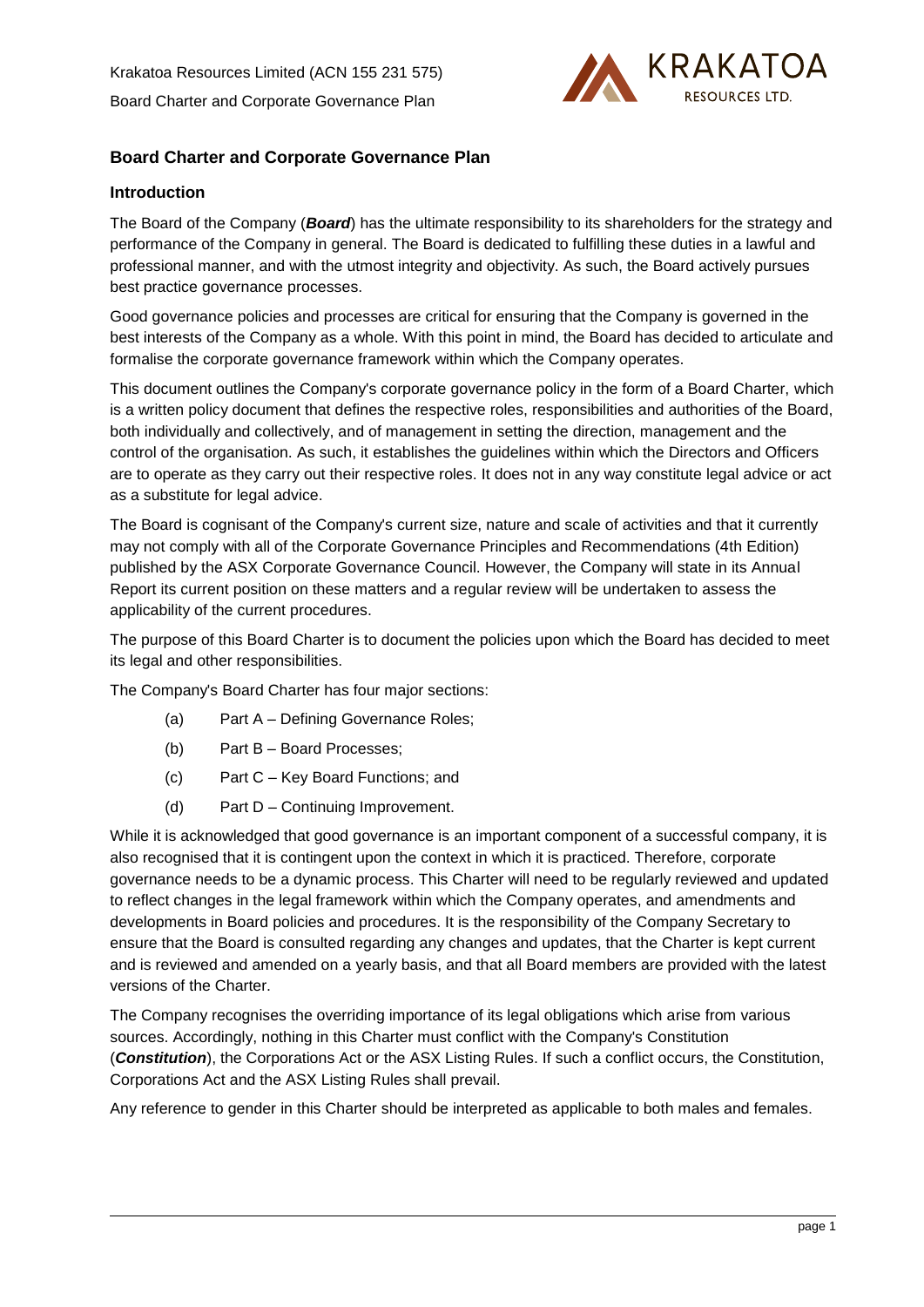

# <span id="page-4-0"></span>**Part A - Defining Governance Roles**

# <span id="page-4-1"></span>**1 The role of the Board**

- 1.1 The Board is ultimately responsible for all matters relating to the running of the Company.
- 1.2 The Board's role is to govern the Company rather than to manage it. In governing the Company, the Directors must act in the best interests of the Company as a whole. It is the role of Senior Management to manage the Company in accordance with the direction and delegations of the Board and the responsibility of the Board to oversee the activities of management in carrying out these delegated duties. Thus, except when dealing with specific management delegations of individual Directors (particularly Executive Directors), it is misleading to refer to the management function of the Board.
- 1.3 The Board has the final responsibility for the successful operations of the Company. In general, it is responsible for, and has the authority to determine, all matters relating to the policies, practices, management and operations of the Company. It is required to do all things that may be necessary to be done in order to carry out the objectives of the Company. In carrying out its governance role, the main task of the Board is to drive the performance of the Company. The Board must also ensure that the Company complies with all of its contractual, statutory and any other legal obligations, including the requirements of any regulatory body.
- 1.4 Without intending to limit this general role of the Board, the principal functions and responsibilities of the Board include the following:
	- (a) providing leadership to the Company by:
		- (i) defining the Company's purpose;
		- (ii) approving the Company's statement of values and code of conduct to underpin the desired culture within the Company;
		- (iii) always acting in a manner consistent with the Company's culture and Code of Conduct and statement of values;
	- (b) overseeing the development and implementation of an appropriate strategy, the instilling of the Company's values and performance by:
		- (i) working with the Senior Management team to ensure that an appropriate strategic direction and array of goals are in place;
		- (ii) regularly reviewing and amending or updating the Company's strategic direction and goals;
		- (iii) ensuring that an appropriate set of internal controls are implemented and reviewed regularly;
		- (iv) ensuring an appropriate framework exists for relevant information to be reported by the management to the Board;
		- (v) when required, overseeing planning activities including the development and approval of strategic plans, annual plans; annual corporate budgets and longterm budgets including operating budgets, capital expenditure budgets and cash flow budgets;
		- (vi) reviewing the progress and performance of the Company in meeting these plans and corporate objectives, including reporting the outcome of such reviews on at least an annual basis;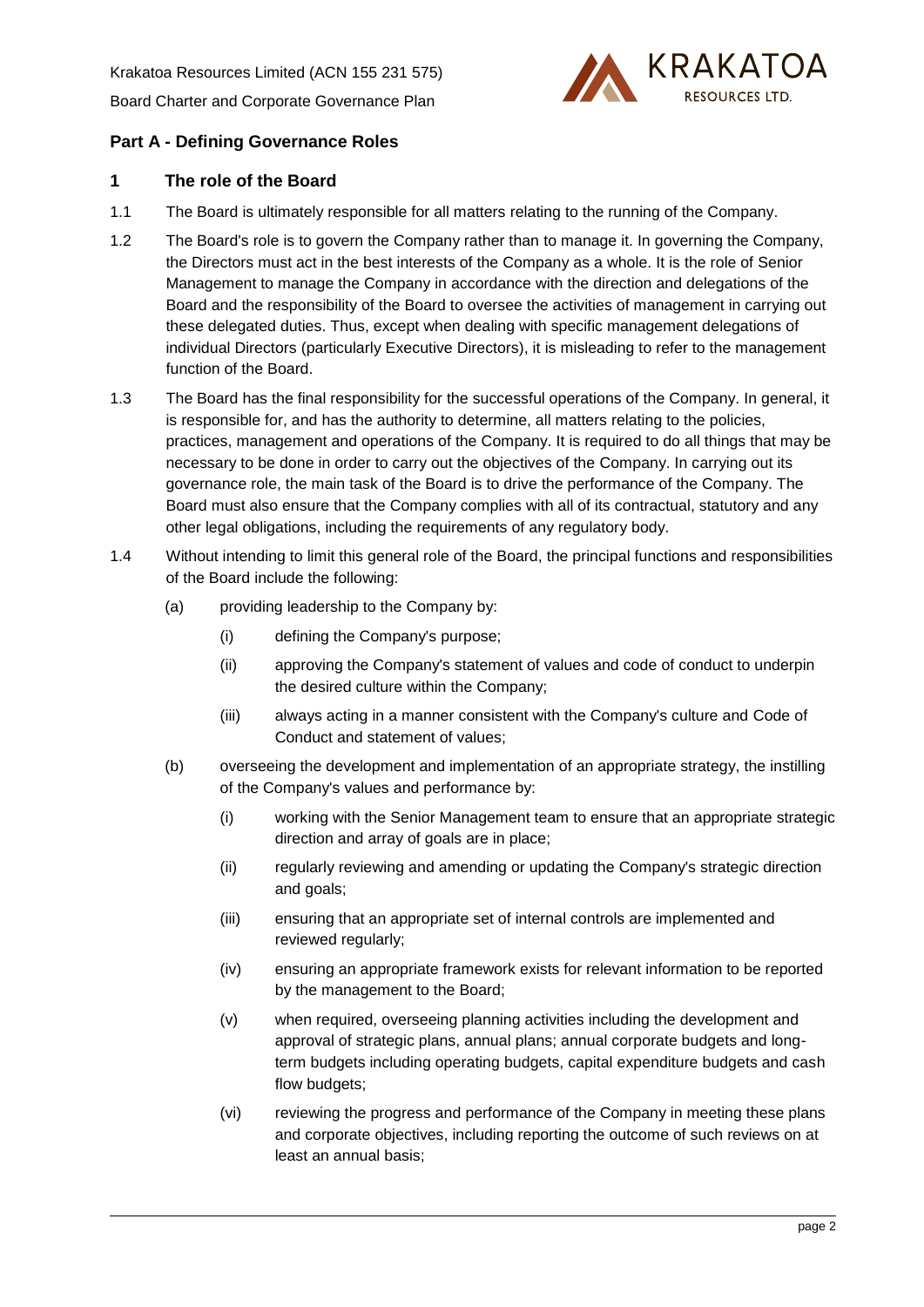

- (c) overseeing the control and accountability systems that ensure the Company is progressing towards the goals set by the Board and in line with the Company's purpose, the agreed corporate strategy, legislative requirements and community expectations;
- (d) ensuring corporate accountability to the shareholders primarily through adopting an effective shareholder communications strategy, encouraging effective participation at general meetings and, through the Chair, being the key interface between the Company and its shareholders;
- (e) ensuring the integrity of the Company's accounting systems including the external audit;
- (f) ensuring robust and effective risk management (for both financial and non-financial risks), compliance, continuous disclosure and control systems (including legal compliance) are in place and operating effectively;
- (g) appointing, and where necessary removing and/or replacing, the Chair;
- (h) being responsible for the Company's senior management and personnel including:
	- (i) directly managing the performance of the Managing Director (*MD*) including:
		- (A) appointing and remunerating the MD;
		- (B) providing advice and counsel to the MD including formal reviews and feedback on his or her performance; and
		- (C) overseeing the development or removal of the MD, where necessary;
	- (ii) ratifying the appointment, the terms and conditions of the appointment and, where appropriate, removal of the Chief Financial Officer (*CFO*) (if any) and/or Company Secretary and other senior executives;
	- (iii) ensuring appropriate checks are undertaken prior to the appointment of senior executives;
	- (iv) ensuring that an appropriate succession plan for the MD, CFO (if any) and Company Secretary is in place; and
	- (v) when required, ensuring appropriate human resource systems (including OH&S systems) are in place to ensure the well-being and effective contribution of all employees;
- (i) ensuring that the Company's Remuneration & Nomination policy is aligned with the entity's purpose, values, strategic objectives and risk appetite.
- (j) delegating appropriate powers to the MD, management and committees to ensure the effective day-to-day management of the business and monitoring the exercise of these powers;
- (k) ensuring Directors receive briefings on material developments in laws, regulations and accounting standards relevant to the Company;
- (l) where required, challenging management and holding it to account; and
- (m) making all decisions outside the scope of these delegated powers.
- 1.5 The detail of some Board functions will be handled through Board Committees as and when the size and scale of operations requires such committees. However, the Board as a whole is responsible for determining the extent of powers residing in each Committee and is ultimately responsible for accepting, modifying or rejecting Committee recommendations.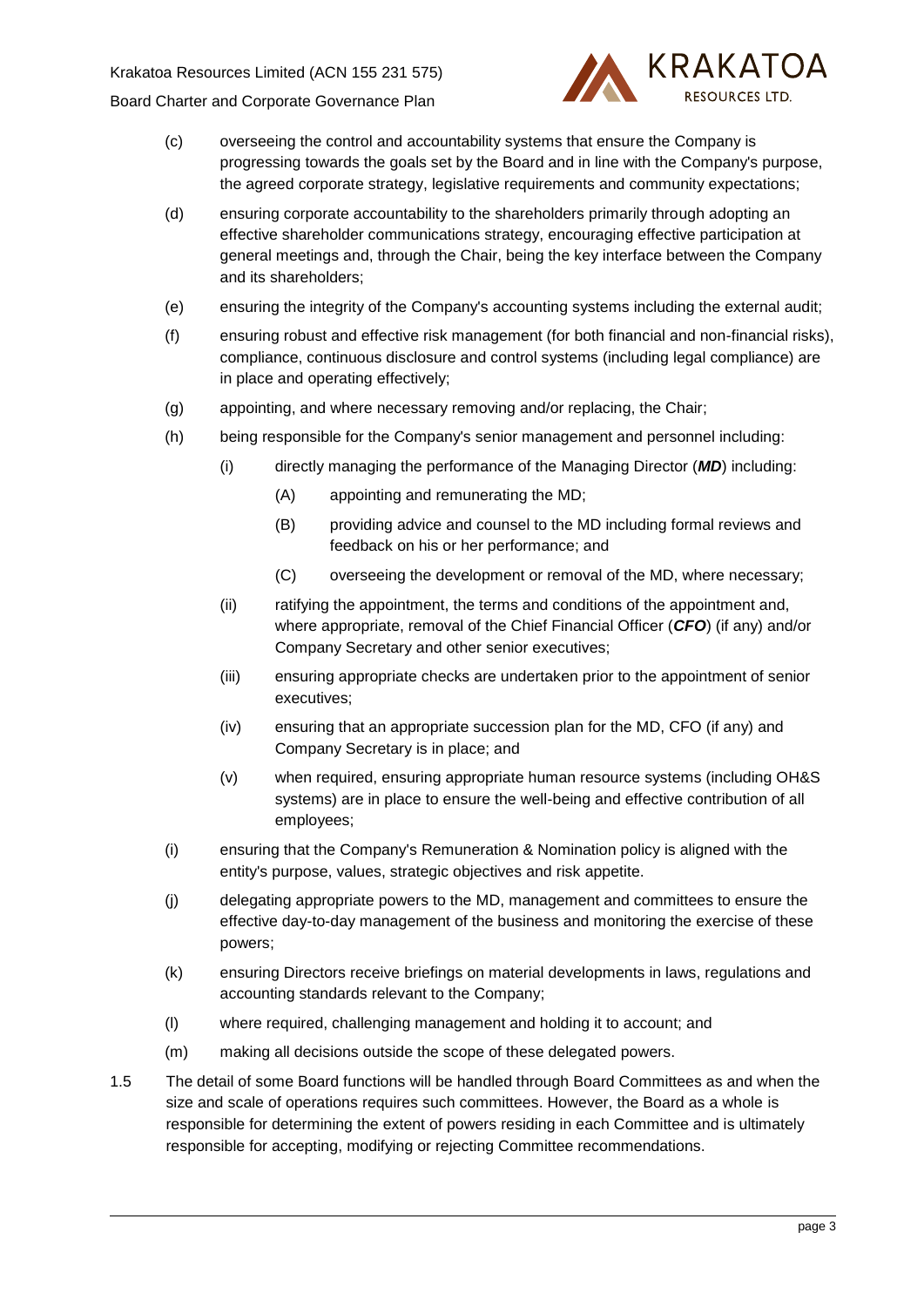Krakatoa Resources Limited (ACN 155 231 575) [Board Charter and Corporate Governance Plan](#page-0-1)



# <span id="page-6-0"></span>**2 Board structure**

### <span id="page-6-1"></span>**2.1 Number of Directors**

- (a) The Board has determined that, consistent with the size of the Company and its activities, the Board shall be comprised of a minimum three (3) Directors.
- (b) The Board's policy is that the majority of Directors shall be independent, non-executive Directors at a time when the size of the Company and its activities warrants such a structure. This will ensure that all Board discussions or decisions have the benefit of outside views and experience, and that the majority of Directors will be free of any interests or influences that could, or could reasonably be perceived to, materially interfere with the Director's ability to act in the best interests of the Company.
- (c) The Board has adopted the definition of independence set out in the ASX Corporate Governance Council Corporate Governance Principles and Recommendations (4th Edition) as set out in Annexure A.
- (d) The independence of the Company's Non-Executive Directors will be assessed on an ongoing basis.
- (e) In the opinion of the Board, all Directors should bring specific skills and experience that add value to the Company.
- (f) When considering the potential reappointment of an existing director, the Board will take into account its skills matrix which sets out the mix of skills and diversity that the Board currently has or is looking to achieve in its membership.
- (g) When considering vacancies, the Board will take into account a candidate's capacity to enhance the skills matrix and experience of the Board.

## <span id="page-6-2"></span>**2.2 Appointment of Directors**

The Company may, by ordinary resolution, increase or decrease the number of Directors and may also determine in what rotation the increased or decreased number is to go out of office and otherwise in accordance with the Constitution. The Company will undertake appropriate checks before appointing a person and provide security holders with all material information in its possession relevant to a decision on whether or not to elect or re-elect a Director.

#### <span id="page-6-3"></span>**2.3 Skills required on the Board**

The Board will review capabilities, technical skills and personal attributes of its directors. It will normally review the Board's composition against those attributes and recommend any changes in Board composition that may be required. An essential component of this will be the time availability of Directors.

#### <span id="page-6-4"></span>**2.4 Written agreement**

The Company shall have a written agreement with each Director and senior executive setting out the terms of their appointment. The agreement should be with the Director or senior executive personally unless the Company is engaging a bona fide professional services firm.

### <span id="page-6-6"></span><span id="page-6-5"></span>**2.5 Duration of appointment**

In the interest of ensuring a continual supply of new talent to the Board, non-executive Directors will serve for a maximum of 10 years unless there are exceptional circumstances. The exception to this policy is that a Director who is serving as Chair at the conclusion of the usual maximum term may serve an additional term in that role. If a Director has served in their position for more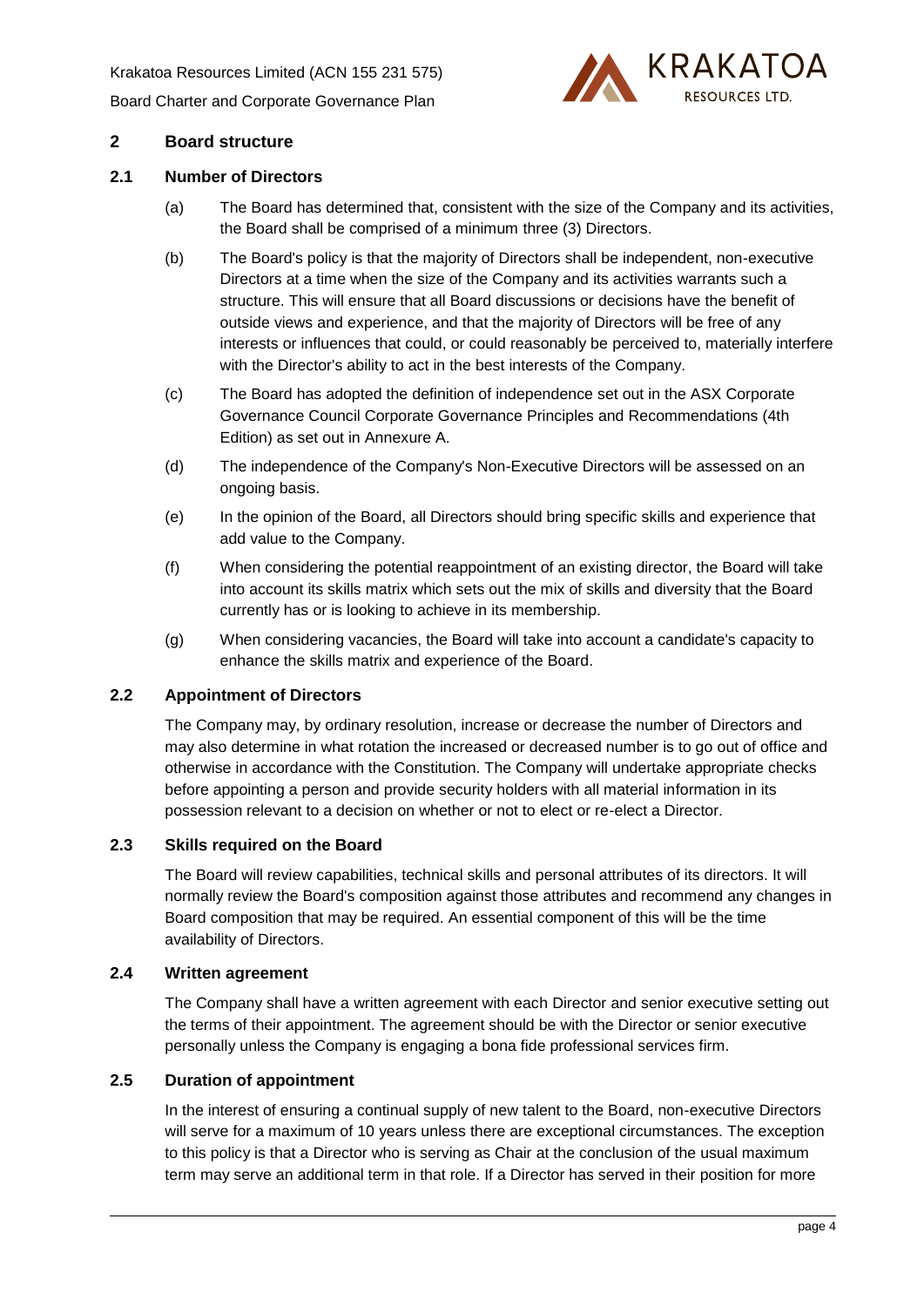

than 10 years, the Board will regularly assess if their independence may have been compromised.

#### <span id="page-7-0"></span>**2.6 Vacation of office**

Subject to clause [2.5,](#page-6-6) it is envisaged that Directors shall remain on the Board until required to vacate the office by law or as detailed in the Constitution.

## <span id="page-7-1"></span>**3 The role of individual Directors**

As members of the peak decision-making body in the Company, Directors share ultimate responsibility for the Company's overall success. Therefore, Directors have an individual responsibility to ensure that the Board is undertaking its responsibilities. Directors need to ensure that the Board is providing:

- (a) leadership to the Company, particularly in the areas of ethics and culture;
- (b) a clear and appropriate strategic direction;
- (c) upholding the Company's values;
- (d) accountability to key stakeholders, particularly shareholders;
- (e) oversight of policies;
- (f) oversight of all control and accountability systems including all financial operations and solvency, risk management, monitoring conduct that is inconsistent with the Company's code of conduct and compliance with material legal and regulatory requirements;
- (g) an effective senior management team and appropriate personnel policies as and when required; and
- (h) timely and effective decisions on matters reserved to it.

### <span id="page-7-2"></span>**3.1 Directors' code of conduct**

In accordance with legal requirements and agreed ethical standards, Directors and key executives of the Company:

- (a) will act honestly, in good faith and in the best interests of the whole Company;
- (b) owe a fiduciary duty to the Company as a whole;
- (c) have a duty to use due care and diligence in fulfilling the functions of office and exercising the powers attached to that office;<sup>1</sup>
- (d) will undertake diligent analysis of all proposals placed before the Board;
- (e) will act with a level of skill, commitment and knowledge expected from directors and key executives of a publicly listed company;<sup>1</sup>
- (f) will use the powers of office for a proper purpose, in the best interests of the Company as a whole;
- (g) will demonstrate commercial reasonableness in decision making and ensure those decisions are made with respect to the risks they pose; 1
- (h) will not make improper use of information acquired as Directors and key executives;
- (i) will not disclose non-public information except where disclosure is authorised or legally mandated;
- (j) will keep confidential, information received in the course of the exercise of their duties and such information remains the property of the Company from which it was obtained and it is improper to disclose it, or allow it to be disclosed, unless that disclosure has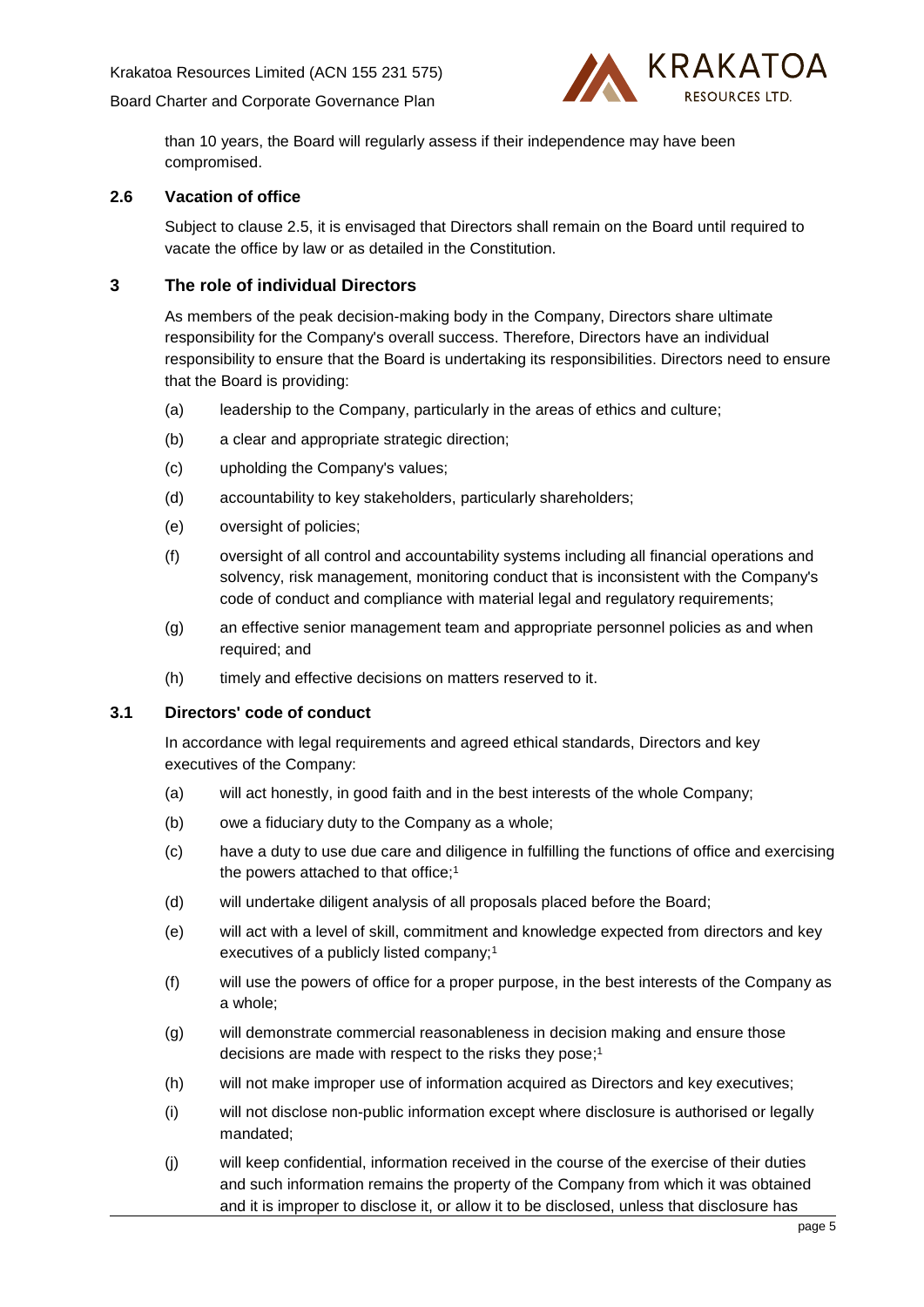

been authorised by the person from whom the information is provided, or is required by law;

- (k) will not take improper advantage of the position of Director<sup>2</sup> or use the position for personal gain or to compete with the Company;
- (l) will not take advantage of Company property or use such property for personal gain or to compete with the Company;
- (m) will protect and ensure the efficient use of the Company's assets for legitimate business purposes;<sup>1</sup>
- (n) will not allow personal interests, or the interest of any associated person, to conflict with the interests of the Company;
- (o) have an obligation to be independent in judgment and actions and directors will take all reasonable steps to be satisfied as to the soundness of all decisions of the Board;
- (p) will make reasonable enquiries to ensure that the Company is operating efficiently, effectively and legally, towards achieving its goals;
- (q) will not engage in conduct likely to bring discredit upon the Company;<sup>2</sup>
- (r) will encourage fair dealing by all employees with the Company's customers, suppliers, competitors and other employees as and when those dealings occur;<sup>1</sup>
- (s) will encourage the reporting of unlawful/unethical behaviour and actively promote ethical behaviour and protection for those who report violations in good faith;<sup>1</sup>
- (t) will give their specific expertise generously to the Company; and
- (u) have an obligation, at all times, to comply with the spirit, as well as the letter of the law and with the principles of this code. 2
- <sup>1</sup> From the ASX Corporate Governance Council's Corporate Governance Principles.

<sup>2</sup> From the AICD Code of Conduct.

# <span id="page-8-0"></span>**3.2 Expectations of Directors in Board process**

- (a) Since the Board needs to work together as a group, Directors need to establish a set of standards for Board meetings. At the Company, it is expected that Directors shall, in good faith, behave in a manner that is consistent with generally accepted procedures for the conduct of meetings at all meetings of the Board. This will include, but not be limited to:
	- (i) behaving in a manner consistent with the letter and spirit of the Corporate Code of Conduct;
	- (ii) acting in a businesslike manner;
	- (iii) acting in accordance with the Constitution and Board policies;
	- (iv) addressing issues in a confident, firm and friendly manner;
	- (v) preparing thoroughly for each Board or Committee event;
	- (vi) using judgment, common sense and tact when discussing issues;
	- (vii) minimising irrelevant conversation and remarks;
	- (viii) ensuring that others are given a reasonable opportunity to put forward their views;
	- (ix) refraining from interruption or interjection when a speaker has the floor; and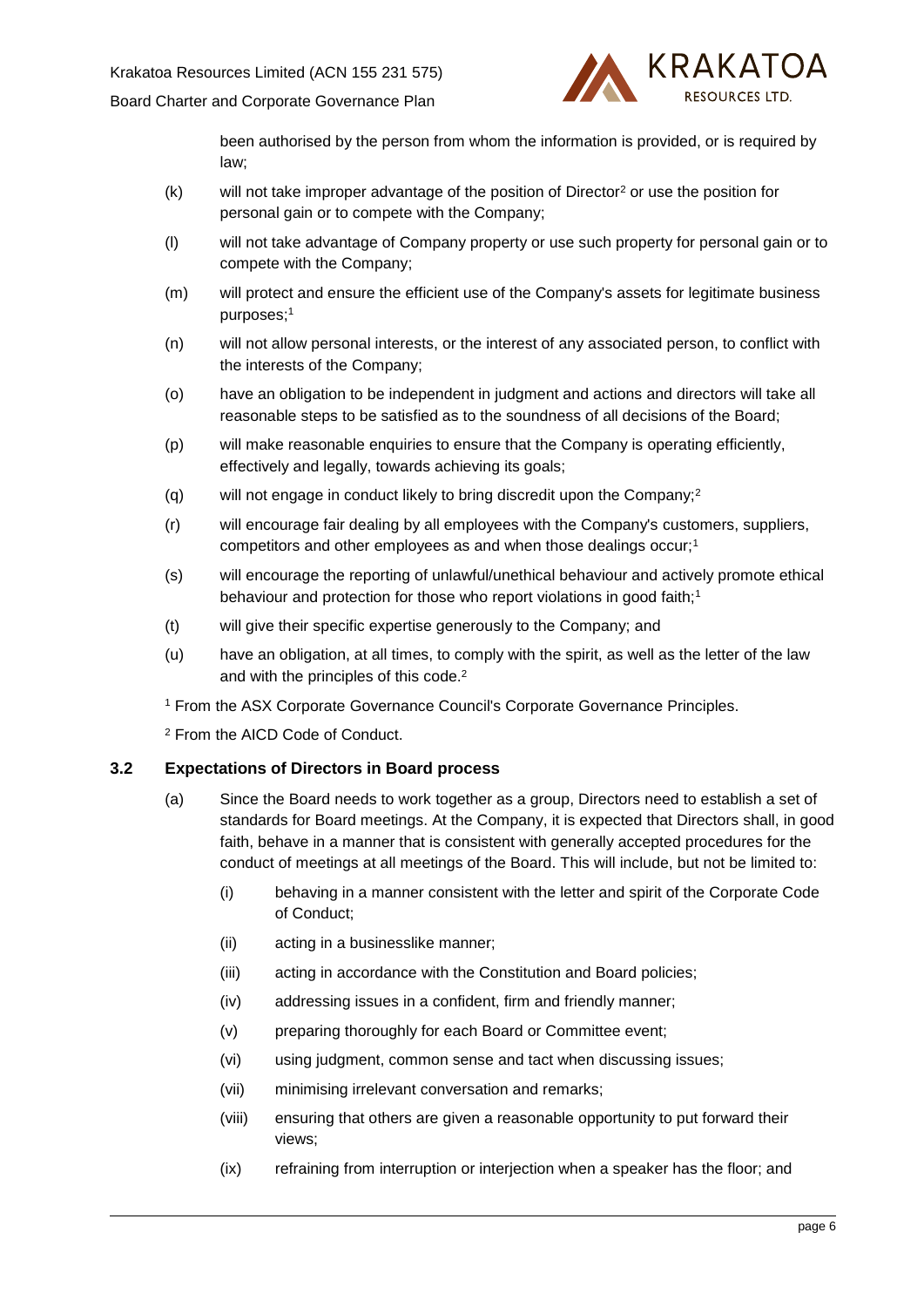

- (x) being particularly sensitive in interpreting any request or direction from the Chair that aims to ensure the orderly and good-spirited conduct of the meeting.
- (b) Directors are expected to be forthright in Board meetings and have a duty to question, request information, raise any issue, and fully canvas all aspects of any issue confronting the Company, and cast their vote on any resolution according to their own judgment.
- (c) Outside the boardroom, however, Directors will support the letter and spirit of Board decisions in discussions with all stakeholders including any shareholders, special interest groups, customers, staff, suppliers and any other parties.
- (d) Directors will keep confidential all Board discussions and deliberations. Similarly, all confidential information received by a Director in the course of the exercise of the Director's duties remains the property of the Company and is not to be discussed outside the boardroom. It is improper to disclose it, or allow it to be disclosed, unless that disclosure is required by law and in any event should not be disclosed without appropriate authorisation.

# <span id="page-9-0"></span>**3.3 Conflict of interest and related party transactions**

- (a) Conflicts of interest
	- (i) Directors must disclose to the Board actual or potential conflicts that may or might reasonably be thought to exist between the interests of the Director and the interests of the Company. On appointment, Directors will have an opportunity to declare any such interests.
	- (ii) Directors should update this disclosure by notifying the Company Secretary in writing as soon as they become aware of any conflicts. Directors are also expected to indicate to the Chair any actual or potential conflict of interest situation as soon as it arises.
	- (iii) The Board can request a Director to take reasonable steps to remove the conflict of interest. If a Director cannot or is unwilling to remove a conflict of interest then the Director must absent himself or herself from the room when discussion and voting occur on matters to which the conflict relates. The entry and exit of the Director concerned will be minuted by the Company Secretary. Directors do not have to give notice of a conflict or absent themselves in accordance with section 191(2) or section 195 of the Corporations Act, including, without limitation when either:
		- (A) conflict of interest relates to an interest common to all Company members/shareholders; or
		- (B) the Board passes a resolution that:
			- (1) identifies the Director, the nature and extent of the Director's interest; and
			- (2) clearly states that the other Directors are satisfied that the interest should not disqualify the Director concerned from discussion and/or voting on the matter.
- (b) Related party transactions
	- (i) Related party transactions include any financial transaction between a Director or officer and the Company and will be reported in half yearly and annual reports.
	- (ii) In general, the Corporations Act requires related party transactions to be approved by the shareholders; the Board cannot, except in certain limited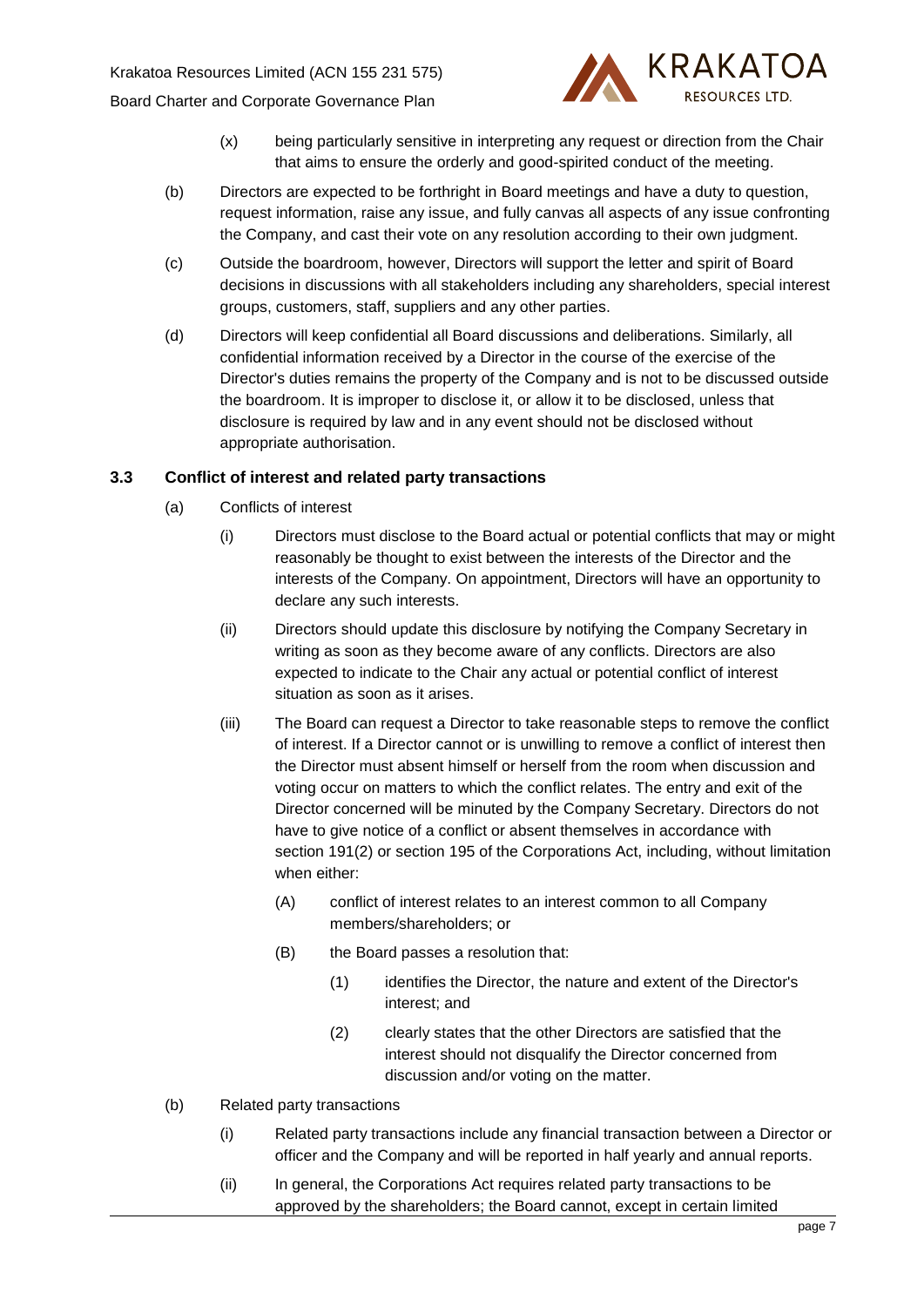

circumstances, approve these transactions. Examples of exemptions to this requirement occur where the financial benefit is given on arm's length terms, or is considered to be reasonable remuneration to an officer or employee.

- (iii) The Board has also resolved that where applications are made by a related party to a Director or officer of the Company then the Director or officer shall exclude himself/herself from the approval process.
- <span id="page-10-3"></span>(iv) Related party for this process has the meaning given to that term in Section 228 of the Corporations Act and includes:
	- (A) a spouse or de facto spouse of the Director or officer;
	- (B) a parent, son or daughter of the Director or officer or their spouse or de facto spouse; or
	- (C) an entity over which the Director or officer or a related party defined in paragraph [\(A\)](#page-10-3) or [\(B\)](#page-10-4) has a controlling interest.

# <span id="page-10-4"></span><span id="page-10-0"></span>**3.4 Emergency contact procedures**

As there is the occasional need for urgent decisions, Directors should leave with the Company Secretary any contact details, either for themselves or for a person who knows their location, so that all Directors can be contacted within 24 hours in cases of a written resolution or other business.

# <span id="page-10-1"></span>**4 The role of the Chair**

At a time when the size of the Company and its activities warrants such a structure, the Chair of the Board should be an independent Director and is not the same person as the MD. The Chair's role is a key one within the Company. The Chair is considered the "lead" Director and utilises his/her experience, skills and leadership abilities to facilitate the governance processes.

There are two main aspects to the Chair's role. They are the Chair's role within the boardroom and the Chair's role outside the boardroom.

# <span id="page-10-2"></span>**4.1 Inside the boardroom**

Inside the boardroom the role of the Chair is to:

- (a) establish and approving the agenda for Board meetings in consultation with the MD;
- (b) chair Board meetings;
- (c) ensuring adequate time in Board meeting for discussion of all agenda items including strategic issues;
- (d) be clear on what the Board has to achieve, both in the long and short term;
- (e) provide guidance to other Board members about what is expected of them;
- (f) facilitating effective contribution of all directors and promoting constructive and respectful relations between directors and between the Board and management;
- (g) ensure that Board meetings are effective in that:
	- (i) the right matters are considered during the meeting (for example, strategic and important issues);
	- (ii) matters are considered carefully and thoroughly;
	- (iii) all Directors are given the opportunity to effectively contribute; and
	- (iv) the Board comes to clear decisions and resolutions are noted;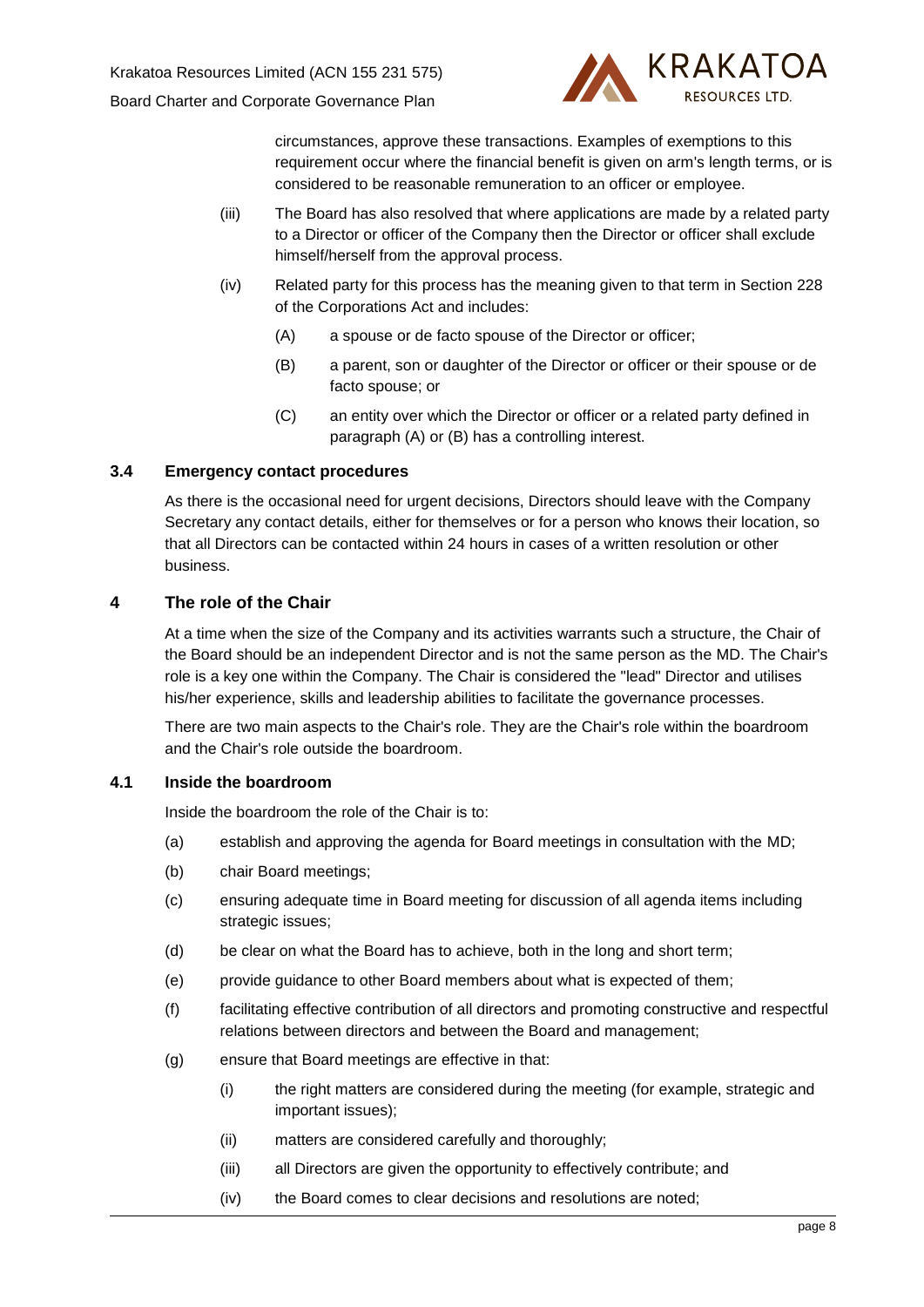

- (h) brief all Directors in relation to issues arising at Board meetings;
- (i) ensure that the decisions of the Board are implemented properly; and
- (j) ensure that the Board behaves in accordance with its Code of Conduct.

## <span id="page-11-0"></span>**4.2 Outside the boardroom**

Outside the boardroom the role of the Chair is to:

- (a) in conjunction with the MD, undertake appropriate public relations activities;
- (b) be the spokesperson for the Company at the AGM and in the reporting of performance and profit figures;
- (c) be the major point of contact between the Board and the MD;
- (d) be kept fully informed of current events by the MD on all matters which may be of interest to Directors;
- (e) regularly review with the MD, and such other senior officers as the MD recommends, progress on important initiatives and significant issues facing the Company; and
- (f) provide mentoring for the MD.

# <span id="page-11-1"></span>**5 The role of the Company Secretary**

- 5.1 The Company Secretary is charged with facilitating the Company's corporate governance processes and so holds primary responsibility for ensuring that the Board processes and procedures run efficiently and effectively. The Company Secretary is accountable to the Board, through the Chair, on all governance matters and reports directly to the Chair as the representative of the Board. The Company Secretary is appointed and dismissed by the Board and all Directors have access to the Company Secretary.
- 5.2 The tasks of the Company Secretary shall include:
	- (a) Meetings and minutes
		- (i) notifying the directors in advance of a meeting of the Board;
		- (ii) ensuring that the agenda and Board papers as and when they are required, are prepared and forwarded to Directors prior to Board meetings;
		- (iii) recording, maintaining and distributing the minutes of all Board and Board Committee meetings as required;
		- (iv) maintaining a complete set of Board papers at the Company's main office, preparing for and attending all annual and extraordinary general meetings of the Company; and
		- (v) recording, maintaining and distributing the minutes of all general meetings of the Company.
	- (b) Compliance
		- (i) overseeing the Company's compliance program and ensuring the Company's compliance and reporting obligations are met;
		- (ii) ensuring all requirements of ASIC, the ATO and any regulatory bodies are fully met; and
		- (iii) providing counsel on corporate governance principles and Director liability.
	- (c) Governance administration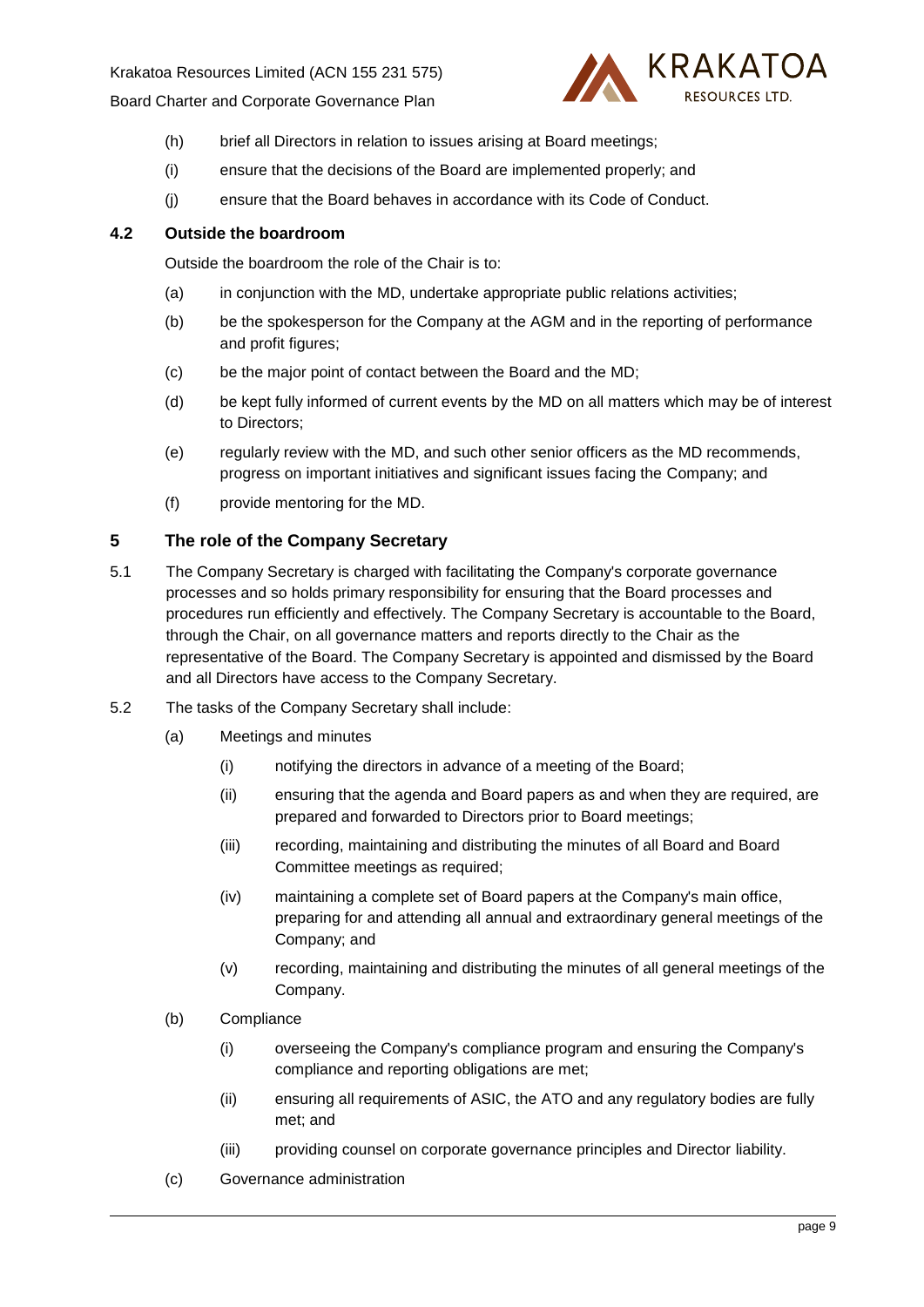

- (i) maintaining a Register of Company Policies as approved by the Board;
- (ii) maintaining, updating and ensuring that all Directors have access to an up-todate copy of the Board Charter and associated governance documentation;
- (iii) maintaining the complete list of the delegations of authority;
- (iv) reporting at Board meetings the documents executed under a power of attorney, or under the common seal; and
- (v) any other services the Chair or Board may require.

# <span id="page-12-0"></span>**6 The role of the MD**

- 6.1 At a time when the size of the Company and its activities warrants such a structure, an MD may be appointed. The MD would be responsible for the attainment of the Company's goals and vision for the future, in accordance with the strategies, policies, programs and performance requirements approved by the Board. The position reports directly to the Board.
- 6.2 If there is no MD appointed at any given time, the Board will nominate another director to undertake the role/responsibilities assigned to the MD under this Board Charter.
- 6.3 The MD's primary objective is to ensure the ongoing success of the Company through being responsible for all aspects of the management and development of the Company. The MD is of critical importance to the Company in guiding the Company to develop new and imaginative ways of winning and conducting business. The MD must have the industry knowledge and credibility to fulfil the requirements of the role.
- 6.4 The MD will, as and when the size, nature and scale of the Company's activities requires it, manage a team of executives responsible for all functions contributing to the success of the Company.
- 6.5 The MD's specific responsibilities will include:
	- (a) develop, in conjunction with the Board, the Company's vision, values, and goals;
	- (b) responsibility for the achievement of corporate goals and objectives;
	- (c) development of short, medium and long term corporate strategies and planning to achieve the Company's vision and overall business objectives;
	- (d) preparation of business plans and reports with the Senior Management;
	- (e) developing with the Board the definition of ongoing corporate strategy;
	- (f) implementing and monitoring strategy and reporting/presenting to the Board on current and future initiatives;
	- (g) advise the Board regarding the most effective organisational structure and oversee its implementation;
	- (h) assessment of business opportunities of potential benefit to the Company;
	- (i) responsibility for proposals for major capital expenditure to ensure their alignment with corporation strategy and justification on economic grounds;
	- (j) sustain competitive advantage through maximising available resources, encouraging staff commitment and strategically aligning the corporate culture with the organisation's goals and objectives;
	- (k) establish and maintain effective and positive relationships with Board members, shareholders, customers, suppliers and other government and business liaisons;
	- (l) undertake the role of key Company spokesperson;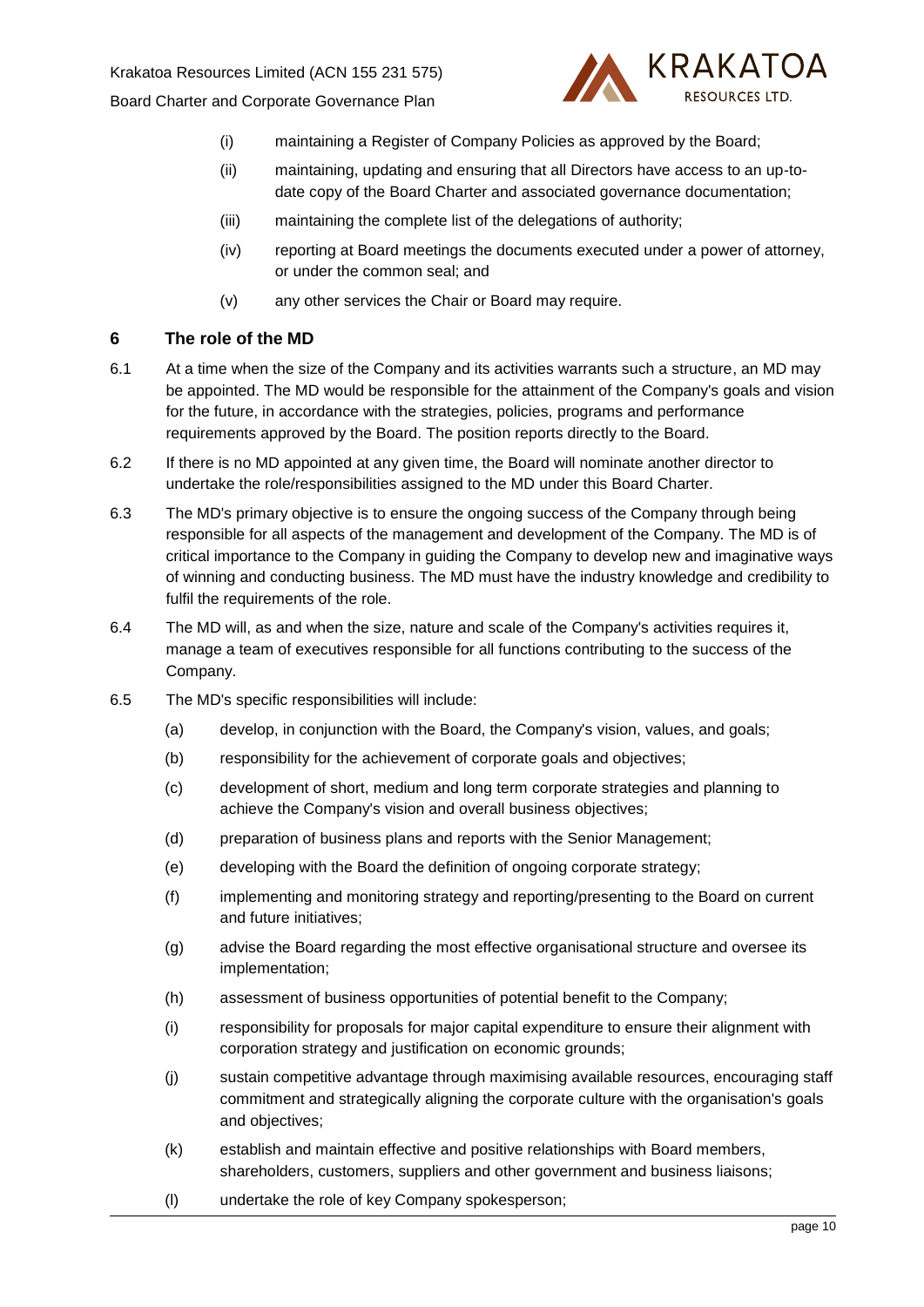

- (m) recommend policies to the Board in relation to a range of organisational issues including delegations of authority, consultancies and performance incentives;
- (n) ensure statutory, legal and regulatory compliance and comply with corporate policies and standards;
- (o) ensure appropriate risk management practices and policies are in place;
- (p) develop and motivate direct reports and their respective teams;
- (q) select and appoint key staff as and when required (direct reports); and
- (r) ensure there is an appropriate staff appraisal system in place in the Company.

### <span id="page-13-0"></span>**Part B - Board processes**

#### <span id="page-13-1"></span>**1 Board meetings**

- 1.1 Board meetings are a fundamental component of governance processes. Each Board meeting is critical, as it is the main opportunity for directors to:
	- (a) obtain and exchange information with the Senior Management team;
	- (b) obtain and exchange information with each other; and
	- (c) make decisions.

The Board meeting agenda is equally as important because it shapes the information flow and subsequent discussion.

### <span id="page-13-2"></span>**1.2 Meeting frequency**

Given the size of the Company and the scale of its activities the Board will meet approximately 10 times per year but not less than six times per year and, unless otherwise agreed, Committees will generally meet on a quarterly basis. Where Board and Committee meetings are scheduled for the same month, where possible, Committee meetings will precede the Board meeting by at least one week to allow the circulation of the minutes of the Committee meeting prior to the Board meeting.

### <span id="page-13-3"></span>**1.3 Meeting time and location**

The Board usually meets at the offices of the Company in Australia. The commencement time will vary depending on the agenda of each individual meeting, the availability of key participants and the location in which the meeting is taking place.

## <span id="page-13-4"></span>**1.4 Meeting language**

If a Director does not speak the language in which the Board meeting is proposed to be held in and key documents written, processes will be adopted to ensure that the Director understands and can contribute to discussions at those meetings and understand and discharge their obligations in relation to those documents.

## <span id="page-13-5"></span>**1.5 Meeting cycle**

When the size of the Company and the scale of its activities warrants it, and to assist the smooth running of Board processes, the Board will adopt an indicative monthly cycle as follows. The indicative cycle gives Board members seven days to review the agenda and Board papers to save valuable time at meetings by being prepared for discussions and allowing them to seek clarification or further information in advance on ambiguous items.

Under normal circumstances and when warranted, Board meetings shall follow the following monthly cycle: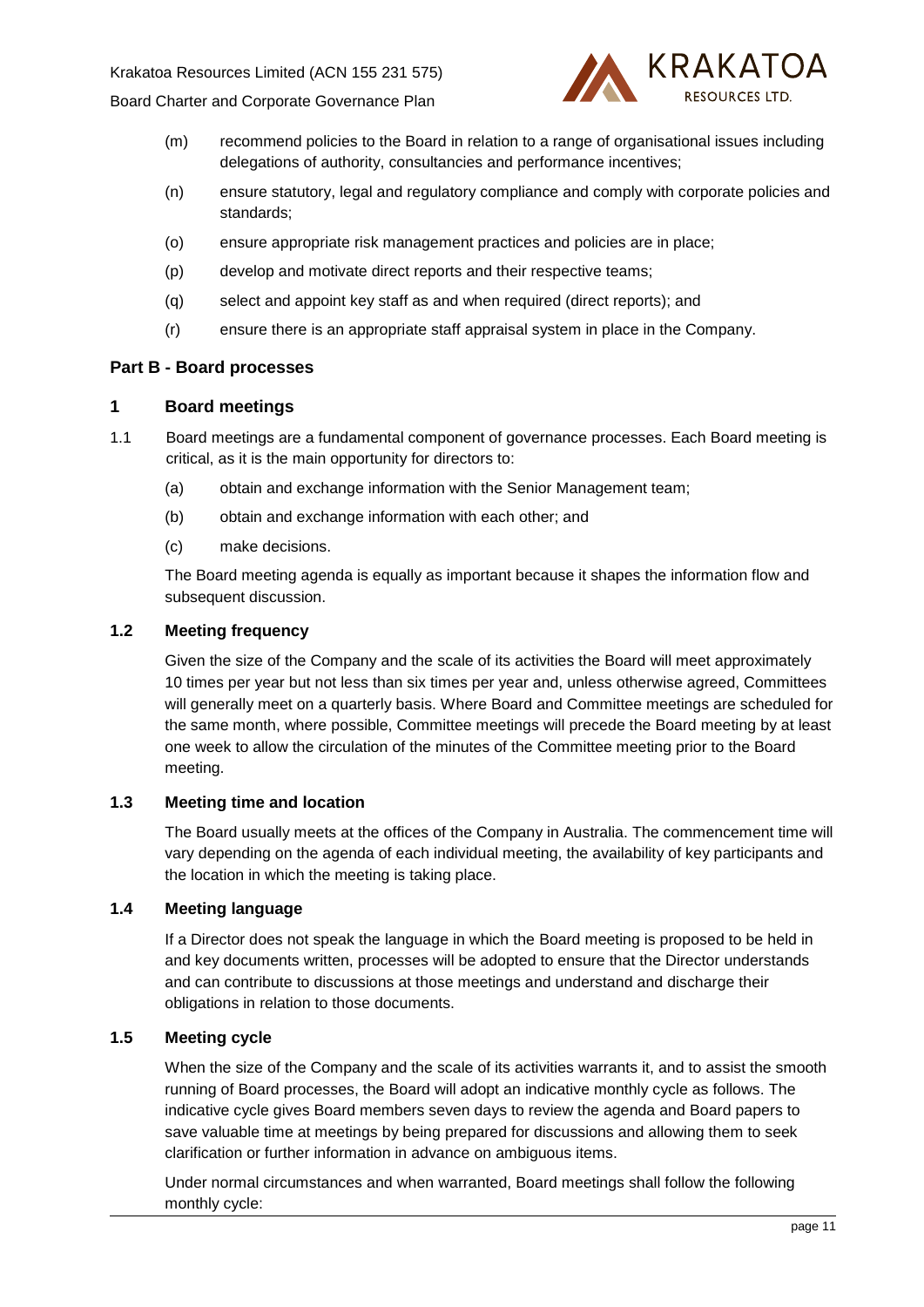

| <b>ITEM</b>                                                            | <b>DAY</b> |  |
|------------------------------------------------------------------------|------------|--|
| Draft agenda prepared by the Company Secretary                         | $-7$       |  |
| Company Secretary updates actions arising from the previous<br>meeting | -7         |  |
| Company Secretary reviews the proposed agenda with the Chair           | -7         |  |
| Board papers and agenda are finalised                                  | -3         |  |
| Board papers are printed                                               | -3         |  |
| All Board papers are circulated to Board meeting attendees             | -3         |  |
| Board meeting                                                          | 0          |  |
| Draft minutes sent to Chair                                            | $3-5$      |  |
| Draft minutes sent to Directors                                        | 6-10       |  |

All days indicated are calculated in relation to the Board meeting day (day zero).

Please note that this is an indicative cycle only. The actual timing of events in the lead up to and follow up from Board meetings will be dependent upon the circumstances surrounding each individual meeting.

### <span id="page-14-0"></span>**1.6 Conduct of meeting**

The Chair will determine the degree of formality required at each meeting while maintaining the decorum of such meetings. As such the Chair will:

- (a) ensure that all members are heard;
- (b) retain sufficient control to ensure that the authority of the Chair is recognised. This may require a degree of formality to be introduced if this is necessary to advance the discussion;
- (c) take care that the decisions are properly understood and well recorded; and
- (d) ensure that the decisions and debate are completed with a formal resolution recording the conclusions reached.

## <span id="page-14-1"></span>**1.7 Quorum and voting at meetings**

In order for a decision of the Board to be valid a quorum of Directors must be present. A quorum will be two Directors present in person or by instantaneous communication device or as otherwise stipulated in the Constitution. Questions arising at Board meetings are to be decided by a majority vote of Directors who are present and entitled to vote.

### <span id="page-14-2"></span>**1.8 Emergency decision making**

A resolution in writing signed by all Directors shall be as valid and effectual as if it had been passed at a meeting of Directors duly convened and held and otherwise in accordance with the Company's Constitution.

## <span id="page-14-3"></span>**2 Board meeting agenda**

### <span id="page-14-4"></span>**2.1 Agenda content**

An agenda will be prepared for each Board and Committee meeting.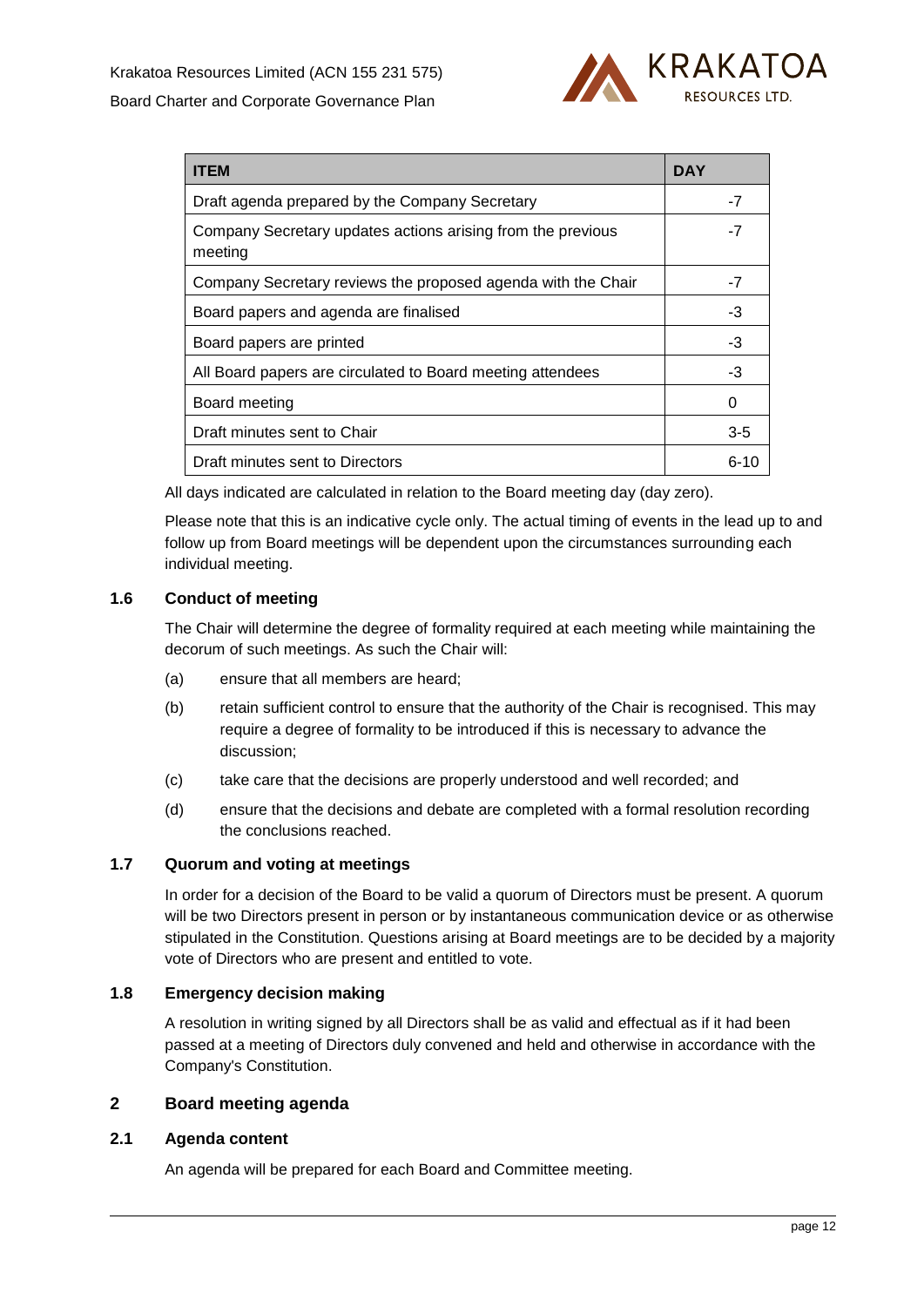

## <span id="page-15-0"></span>**2.2 Agenda preparation**

The Company Secretary, in consultation with the Chair and MD is responsible for preparing an agenda for each Board meeting. However, any Director may request items to be added to the agenda for upcoming meetings.

## <span id="page-15-1"></span>**3 Board papers**

## <span id="page-15-2"></span>**3.1 Preparation and circulation of Board papers**

The Company Secretary together with the MD is responsible for the preparation and circulation of Board papers should they be required. The Board papers if so required will be circulated to Directors prior to the Board meeting. If a Board paper relates to a matter in which there is a known conflict of interest with a particular Director then the relevant Board paper will be removed by the Company Secretary on the instructions of the Chair, from the set of Board papers sent to that Director. In the case of the Chair having a conflict of interest, the Board will appoint another Director to make final decisions on the forwarding of Board papers to the Chair.

### <span id="page-15-3"></span>**3.2 Retention of Board papers**

The Company Secretary maintains a complete set of Board papers at the Company's headquarters. However, individual Directors may retain their own Board papers in a secure location.

## <span id="page-15-4"></span>**4 Board minutes**

Minutes are to be a concise summary of the matters discussed at a Board Meeting. Minutes will contain a brief reference to relevant Board papers tabled plus any official resolutions adopted by Directors. All decisions will be recorded in the minutes by means of a formal resolution.

### <span id="page-15-5"></span>**5 Board calendar**

In order to provide an even distribution of work over each financial year, the Board will adopt a twelve-month Board Calendar. Included will be all scheduled Board and Committee meetings as well as major corporate and Board activities to be carried out in particular months. Once initiated it will be updated and approved prior to the start of each financial year.

### <span id="page-15-6"></span>**6 Committees**

As at the date of this Board Charter, the Board has not instituted an:

- (a) Audit and Risk Committee; or
- (b) Remuneration and Nomination Committee,

however when the size of the Company and the scale of its activities warrant it, the Board will institute the relevant committees (as appropriate).

# <span id="page-15-7"></span>**PART C – Key Board Functions**

### <span id="page-15-8"></span>**1 The Board and strategy**

The Board will approve a formal strategic planning process that articulates the respective roles and levels of involvement of the Board, Senior Management and other employees and will review the strategic plan for the Company on a regular basis.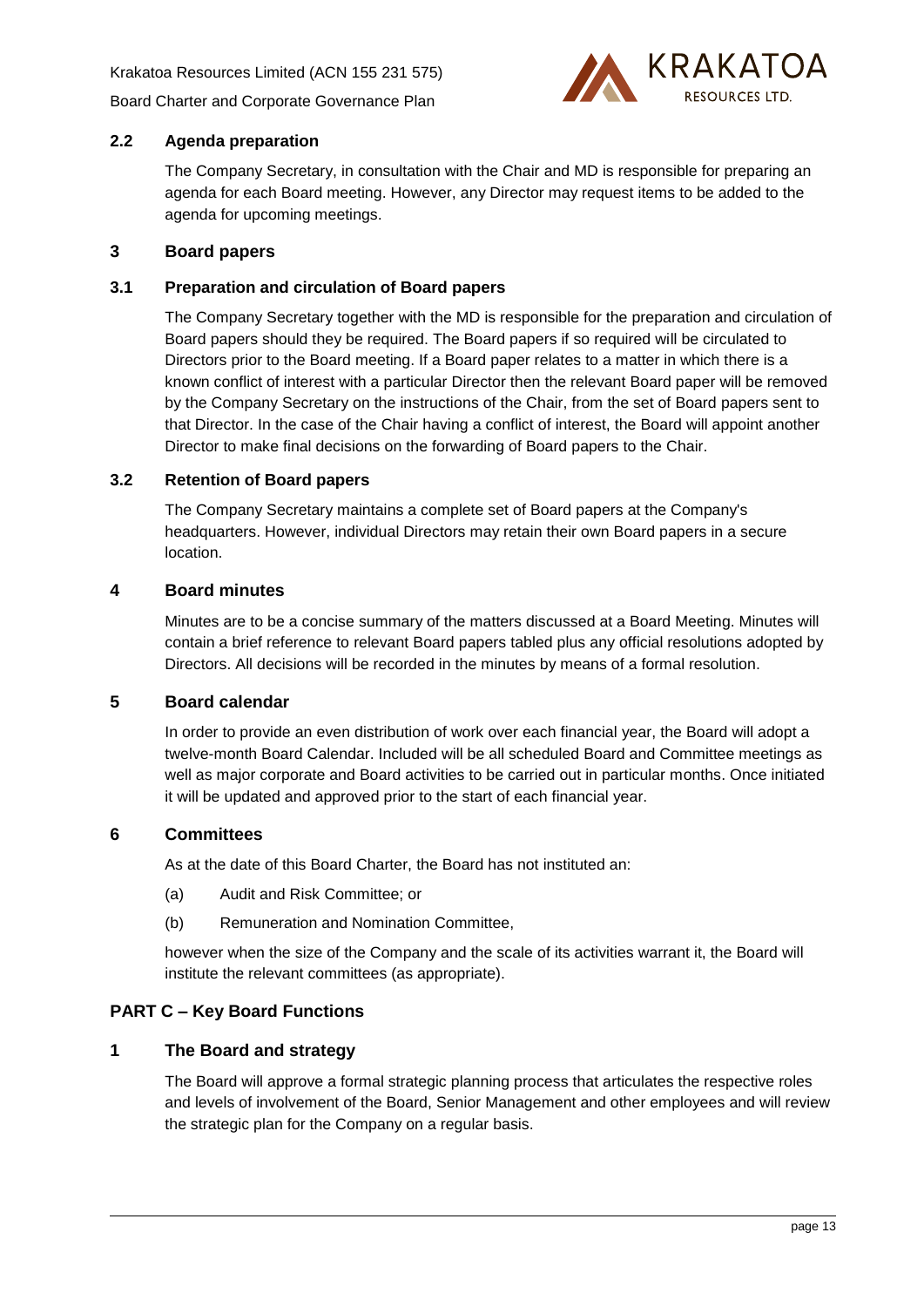Krakatoa Resources Limited (ACN 155 231 575)

[Board Charter and Corporate Governance Plan](#page-0-1)



# <span id="page-16-0"></span>**2 Contacts and advisory role**

## <span id="page-16-1"></span>**2.1 MD advisory role**

It is recognised that a key directorial duty is providing a sounding board for the MD's ideas and challenges. Recognising that the MD-Board relationship is critical to effective corporate governance, Directors should provide frank and honest advice to the MD. It is expected that the Chair will play a key part of this role and will maintain regular contact with the MD.

All advice should be constructive in nature and provided in a positive manner. Where appropriate, Directors should recommend possible alternative advisers if they do not feel adequately trained to assist.

### <span id="page-16-2"></span>**2.2 Protocol for interaction with internal and external parties**

(a) Media contact and comment

The Board has designated the MD or the Chair (where appropriate) to speak to the press on matters associated with the Company. In speaking to the press, the MD or the Chair will not comment on price sensitive information that has not already been disclosed to a relevant authority, however, they may clarify previously released information. To assist in safeguarding against the inadvertent disclosure of price sensitive information the MD and the Chair will be informed of what the Company has previously disclosed to the market on any issue prior to briefing anyone outside the Company.

Subject to the policies of the Board and any committee that the Board may appoint from time to time, the Chair is authorised to comment on:

- (i) annual and half yearly results at the time of the release of the annual or half yearly report;
- (ii) resolutions to be put to General Meetings of the Company;
- (iii) changes in Directors, any matter related to the composition of the Board or Board processes;
- (iv) any speculation concerning Board meetings or the outcomes of Board meetings; and
- (v) other maters specifically related to shareholders.

Subject to the policies of the Board and any committee that the Board may appoint from time to time, the MD is authorised to comment on:

- (i) the Company's future outlook;
- (ii) any operational matter;
- (iii) media queries concerning operational issues which reflect either positively or negatively on the Company;
- (iv) proposed or actual legal actions; and
- (v) queries and general discussion concerning the Company's industry.

See the Code of Conduct for further information relating to conduct of Employees.

(b) External communications including analyst briefings and responses to Shareholder questions

The Company discloses its financial and operational results to the market each year/half year/quarter as well as informing the market of other events throughout the year as they occur. Annual, half yearly and quarterly financial reports, media releases and AGM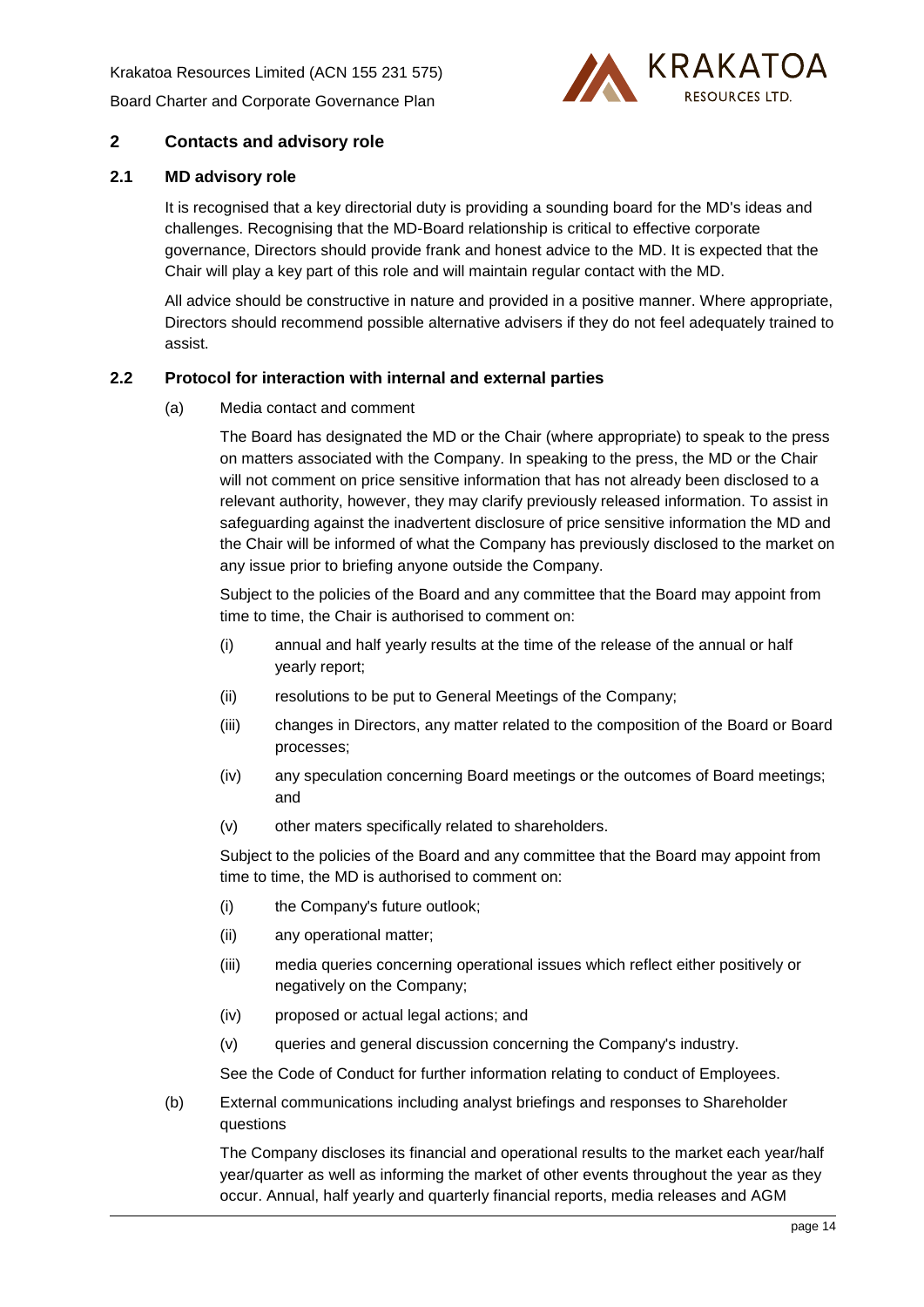

speeches are all lodged with the appropriate authority. As all financial information is disclosed, the Company will only comment on factual errors in information and underlying assumptions when commenting on market analysts' financial projections, rather than commenting on the projections themselves.

In addition to the above disclosures, the Company does conduct briefings and discussions with analysts and institutional investors. However, price sensitive information will not be discussed unless that particular information has been previously formally disclosed to the market via an announcement. Slides and presentations used in briefings will also be released immediately prior to the briefing to the market.

After the conclusion of each briefing or discussion if any price sensitive information was disclosed it will be announced immediately to the market.

## <span id="page-17-0"></span>**2.3 Hospitality and gifts**

While the Company recognises the need from time to time to give or accept customary business courtesies in accordance with ethical business practices, Directors and officers will not solicit such courtesies and will not accept gifts, services, benefits or hospitality that might influence, or appear to influence, the Directors' and officers' conduct in representing the Company.

## <span id="page-17-1"></span>**3 Monitoring**

Another essential function of the Board is to monitor the performance of the organisation in implementing its strategy and overall operational performance.

# <span id="page-17-2"></span>**4 Risk and compliance management**

The Board is charged with overseeing, reviewing and ensuring the integrity and effectiveness of the Company's risk and compliance systems. The Board has an external independent auditor who is responsible for verifying the Company's compliance systems and reporting to the Board on those systems.

The risk management system will be based on Standard ISO 31000:2018.

Risk management is considered a key governance and management process. It is not an exercise merely to ensure regulatory compliance. Therefore, the primary objectives of the risk management system at the Company will be to ensure:

- (a) all major sources of potential opportunity for and harm to the Company (both existing and potential) are identified, analysed and treated appropriately;
- (b) business decisions throughout the Company appropriately balance the risk and reward trade off;
- (c) regulatory compliance and integrity in reporting is achieved; and
- (d) Senior Management, the Board and investors understand the risk profile of the Company.

In line with these objectives, the risk management system will cover:

- (e) operations risk;
- (f) financial reporting; and
- (g) compliance.

The Board reviews all major strategies and purchases for their impact on the risk facing the Company. The Company reviews annually its operations to update its risk profile. This occurs in conjunction with the strategic planning process.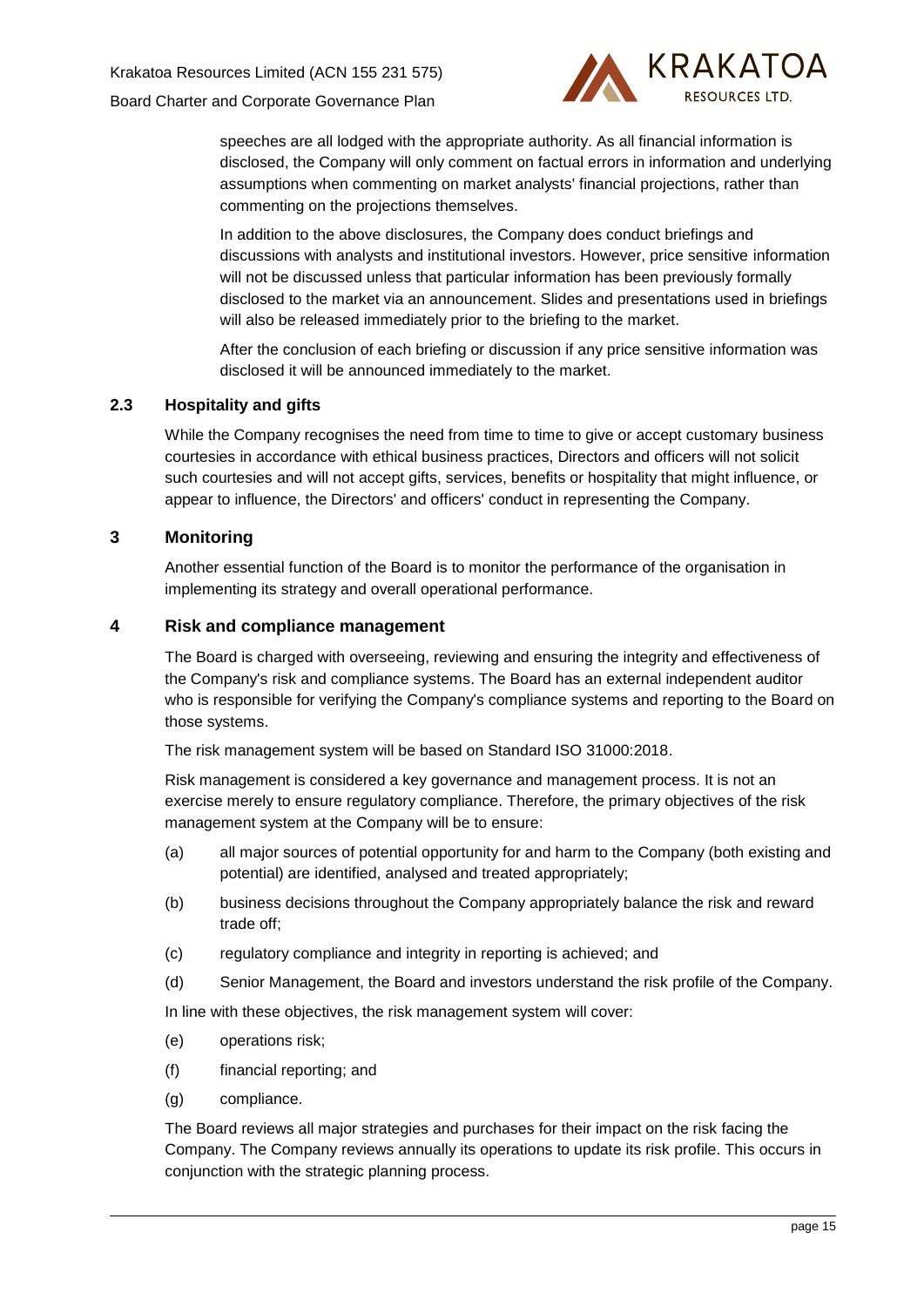

The Board will create a quarterly report on those areas of risk identified. In addition, as specified by Recommendation 4.2 of the ASX Corporate Governance Council's Corporate Governance Principles and Recommendations (4th Edition), the Company Secretary will provide a written declaration of assurance that their opinion, that the financial records of the Company for any financial period have been properly maintained, comply with the appropriate accounting standards and give a true and fair view of the financial position and performance of the Company, has been formed on the basis of a sound system of risk management and internal control which is operating effectively.

The Board is responsible for reviewing the process to verify the integrity of any periodic corporate report the Company releases to the market that is not audited or reviewed by the external auditor; as specified by Recommendation 4.3 of the ASX Corporate Governance Council's Corporate Governance Principles and Recommendations (4th Edition).

# <span id="page-18-0"></span>**5 Delegation of authority**

Directors are responsible for any delegations of their responsibilities with regard to corporate operations. As such, they decide as a Board what Company matters are delegated to either specific Directors or management. In addition, they outline what controls are in place to oversee the operation of these delegated powers.

As a consequence, individual Directors have no individual authority to participate in the day-today management of the Company including making any representations or agreements with member companies, suppliers, customers, employees or other parties or organisations.

The exception to this principle occurs where the Board explicitly delegates an authority to the Director individually. Additionally, it is recognised that all Executive Directors will carry significant delegated authority by virtue of their management position.

Similarly, Committees and their members require specific delegations from the Board as a whole and these will be contained in each Committee's respective Terms of Reference.

# <span id="page-18-1"></span>**5.1 General delegations**

In general, the Board delegates all powers and authorities required to effectively and efficiently carry out the Company's business. Listed below are the exceptions to these delegations, whereby the Board or appropriate Committee reserves the powers as indicated.

# <span id="page-18-2"></span>**5.2 Decisions requiring Board approval**

In addition to those decisions requiring approval pursuant to the respective Committee Charters, the following decisions must be referred to the Board for approval:

- (a) Directors acquiring or selling shares of the Company;
- (b) issuing shares of the Company;
- (c) acquiring, selling or otherwise disposing of property in excess of the amount set out in the Company's approval matrix;
- (d) founding, acquiring or selling subsidiaries of or any company within the Company, participating in other companies or dissolving or selling the Company's participation in other companies (including project joint ventures);
- (e) acquiring or selling patent rights, rights in registered trademarks, licences or other intellectual property rights of the Company;
- (f) founding, dissolving or relocating branch offices or other offices, plants and facilities;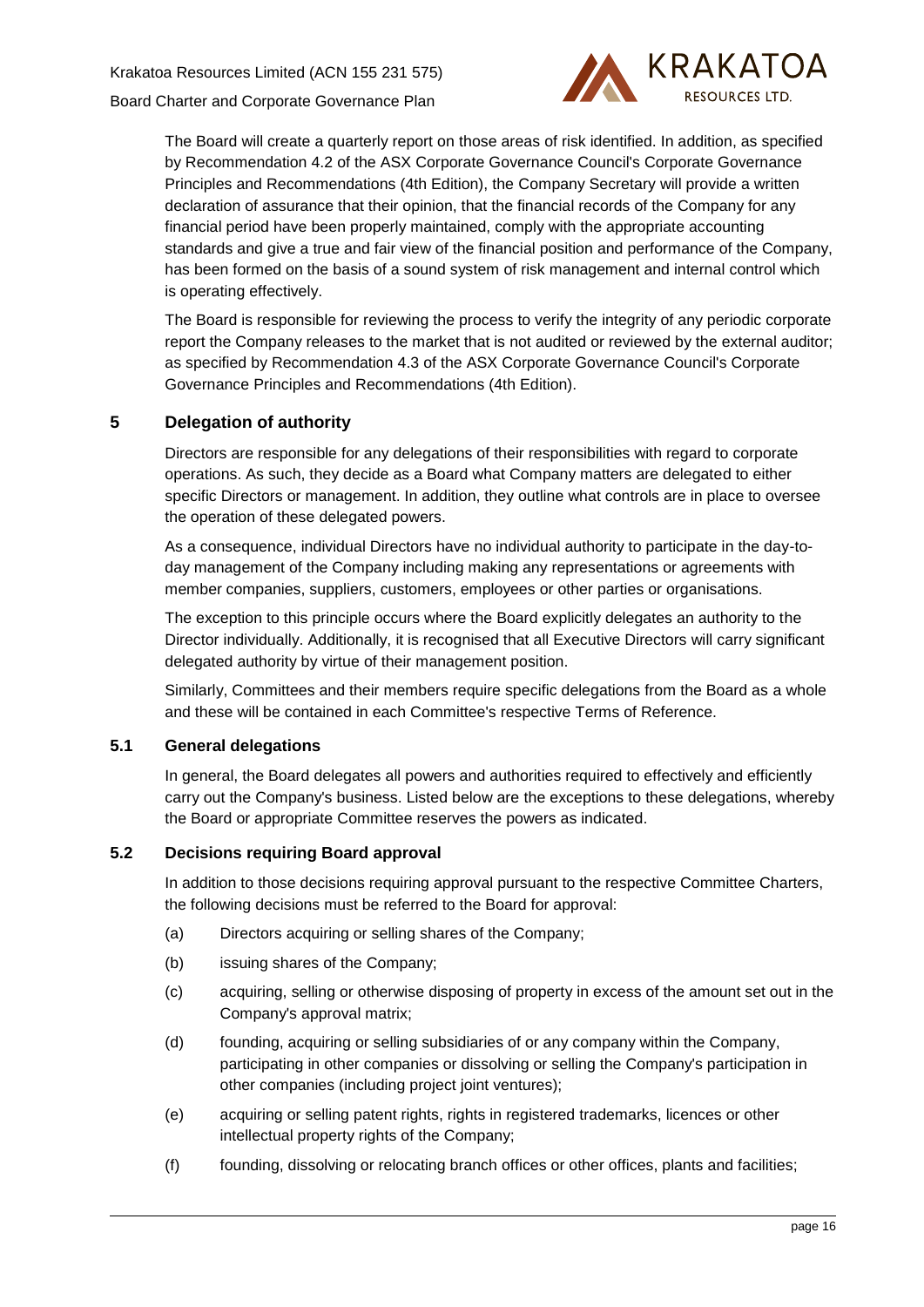

- (g) starting new business activities, terminating existing business activities or initiating major changes to the field of the Company's business activities;
- (h) approving and/or altering the annual business plan (including financial planning) for the Company or any part of the Company;
- (i) taking or granting loans which exceed the amount set out in the Company's approval matrix (including, without limitation, the placing of credit orders, issuing of promissory notes or loans against IOUs);
- (j) granting securities of any type;
- (k) granting loans to Company officers or employees and taking over guarantees for the Company's officers and employees;
- (l) entering into agreements for recurring, voluntary, or additional social benefits, superannuation agreements or agreements for general wage and salary increases;
- (m) determining the total amount of bonuses and gratuities for Company officers and employees;
- (n) determining the appointment, termination, prolongation of employment or amendment to conditions of employment of members of the Board of Directors; and
- (o) granting or revoking a power of attorney or limited authority to sign and/or act on behalf of the Company.

### <span id="page-19-0"></span>**PART D – Continuing Improvement**

### <span id="page-19-1"></span>**1 Director protection**

## <span id="page-19-2"></span>**1.1 Information seeking protocol**

Directors will adhere to the following protocol when seeking information:

- (a) approach the MD to request the required data;
- (b) if the data is not forthcoming, approach the Chair; and
- (c) if the information is still not forthcoming, write a letter to all Board members and the MD detailing the information that is required, purpose of the information, and who the Director intends to approach in order to obtain the information.

### <span id="page-19-3"></span>**1.2 Access to professional advice**

A Director of the Company is expected to exercise considered and independent judgment on the matters before them. To discharge this expectation a Director may, from time to time, need to seek independent, expert opinion on matters before them. All Directors have the individual authority to commit the company to up to \$5,000 per annum in professional advice.

Prior to seeking professional advice a director shall inform the Chair about the nature of the opinion or information sought, the reason for the advice, the terms of reference for the advice and the estimated cost of the advice. Where more than one Director is seeking advice about a single issue, the Chair shall endeavour to coordinate the provision of the advice.

If the cost of professional advice is likely to exceed \$5,000, the Director shall seek authority from the Chair prior to engaging an external expert. The Chair has delegated authority to authorise expenditures up to \$10,000. If the Chair withholds authorisation, the Director has the right to seek authority from the Board at the next Board meeting. If the cost of professional advice is likely to exceed \$10,000, then the Boards approval for the engagement of an external expert is required.

Advice so received should be received on behalf of the Board as a whole.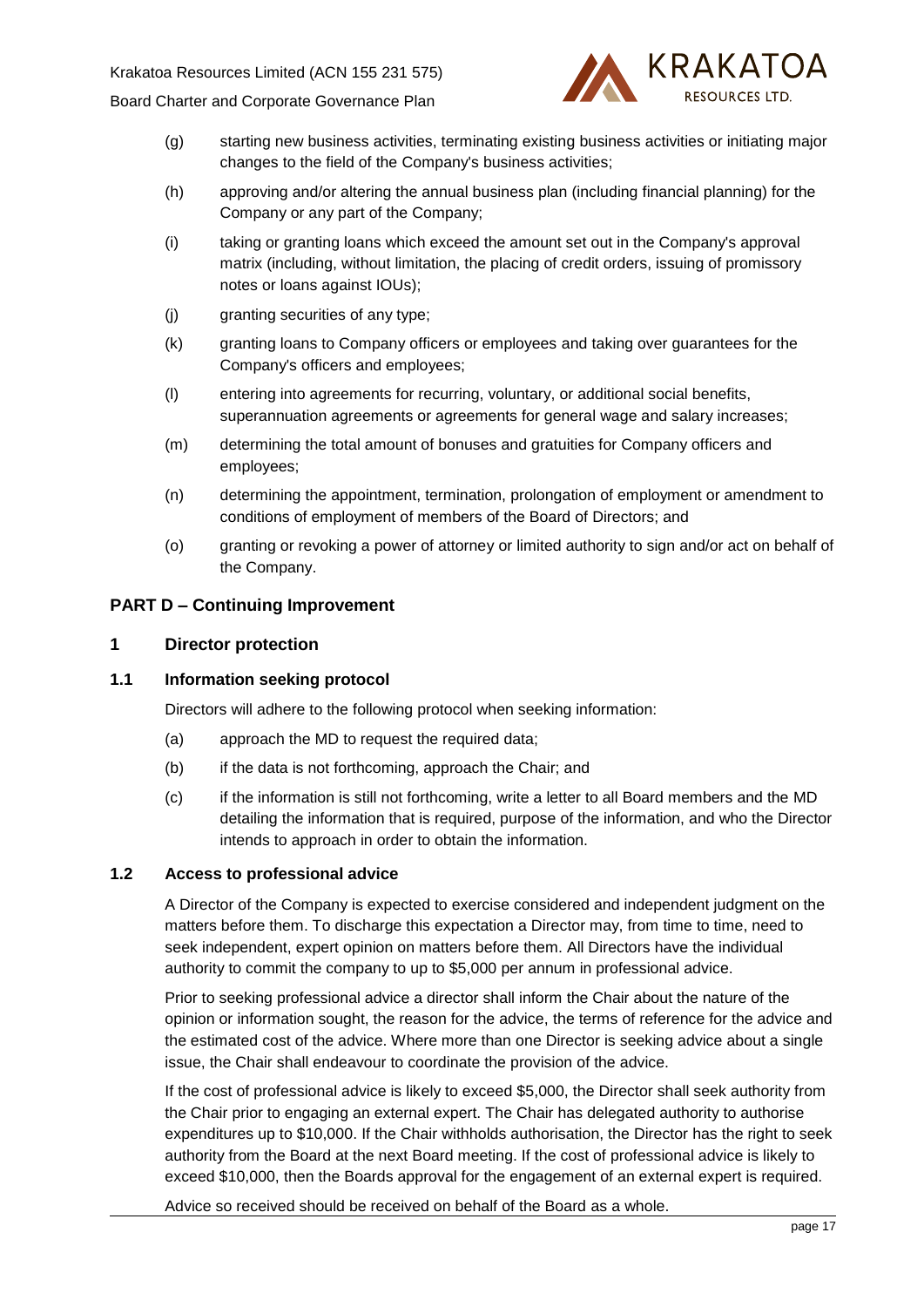

## <span id="page-20-0"></span>**1.3 Access to Board papers**

The Directors have the right to access board papers as granted by the Corporations Act. Such access shall be provided on a timely basis.

## <span id="page-20-1"></span>**1.4 Insurance**

The Company currently holds Directors' and Officers' Insurance Policies. The Company will ensure that all new Directors and Officers are included on the Company's insurance policies. The Company will also review the D&O Insurance Policies on at least an annual basis to ensure that they are sufficient.

## <span id="page-20-2"></span>**2 Board and Senior Executive evaluation**

### <span id="page-20-3"></span>**2.1 Evaluation process**

The Board considers the evaluation of its own and senior executive performance as fundamental to establishing a culture of performance and accountability.

### <span id="page-20-4"></span>**2.2 Board and Director evaluations**

The Board considers the ongoing development and improvement of its own performance as a critical input to effective governance. As a result, the Board will undertake an evaluation of Board and Director performance.

The review will be based on a number of goals for the Board and individual Directors that will be established. The goals are based on corporate requirements and any areas for improvement that may be identified. The Board will consider the outcome of such reviews in a dedicated meeting and develop a series of actions and goals to guide improvement. The Chair will provide each Director with confidential feedback on his or her performance. This feedback is used to develop a development plan for each Director. The Board does not endorse the reappointment of a Director who is not satisfactorily performing the role.

If established by the Board, the Remuneration and Nomination Committee will arrange for a performance evaluation of the Board, its Committees and individual Directors to be conducted on an annual basis.

## <span id="page-20-5"></span>**2.3 Board Committee evaluations**

Once established, the Board will set a number of expectations for its Committees. These expectations are to be derived after considering the results of previous reviews if any, an assessment of the Company's current and future needs, and a review of each Committee's Charter or purpose. As a result of a review, the Board may amend or revoke a Committee's Charter.

The Board will review the performance of the Committees against expectations. Based upon the review, individuals and groups will be provided with feedback on their performance. The results of the review will be a key input into the expectations set by the Board. When a Remuneration and Nomination Committee is established it will take over this review function from the Board.

### <span id="page-20-6"></span>**2.4 Senior Executive evaluations**

All senior executives at the Company will be subject to at least an annual performance evaluation. Each year, senior executives (including the MD) will establish a set of performance targets. These targets are aligned to overall business goals and the Company's requirements of the position. In the case of the MD, these targets are negotiated between the MD and the Board and signed off by the whole Board.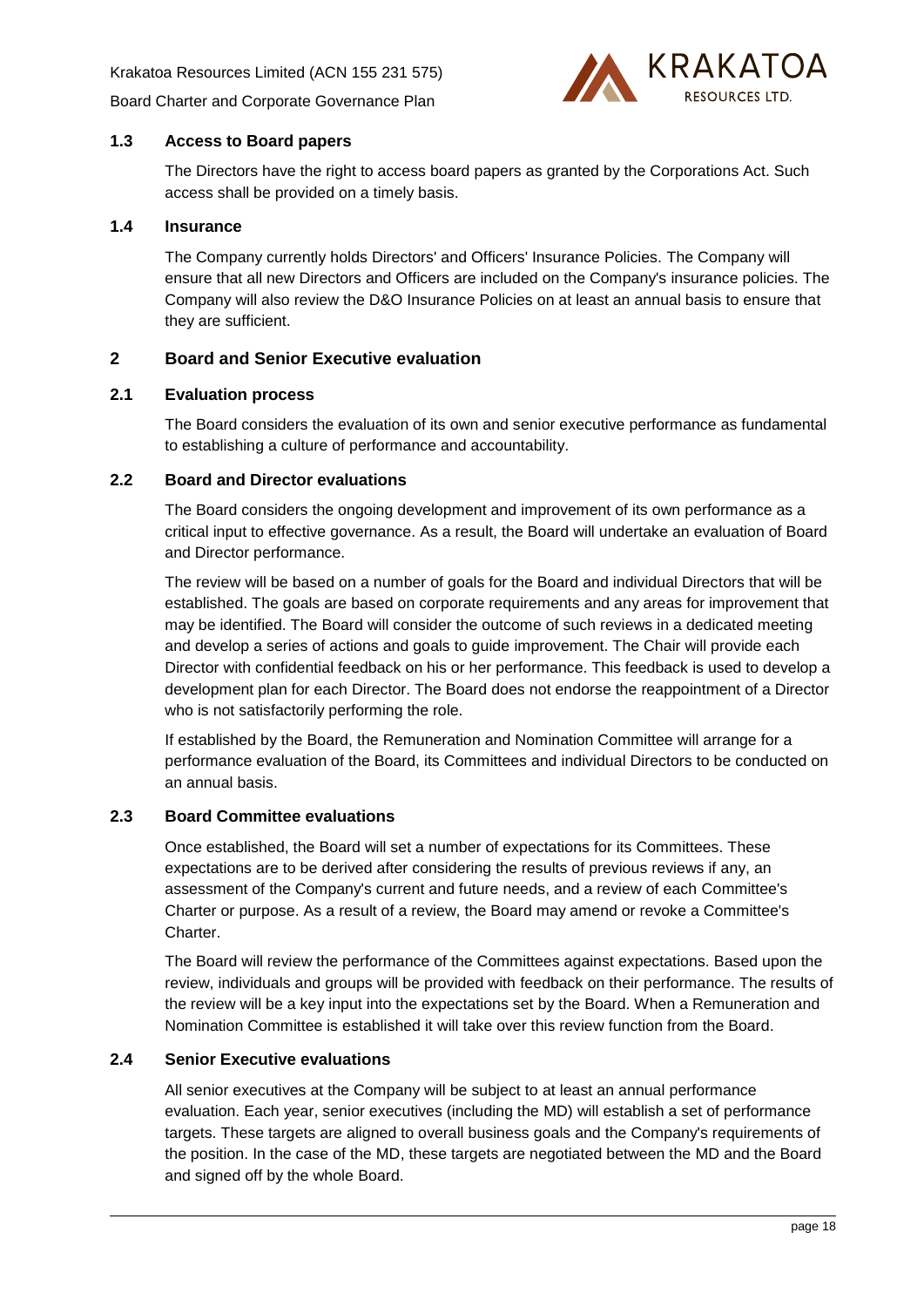

An informal assessment of progress is carried out throughout the year. A full evaluation of the executive's performance against the agreed targets takes place at least annually. This will normally occur in conjunction with goal setting for the coming year. Since the Company is committed to continuous improvement and the development of its people, the results of the evaluation form the basis of the executive's development plan. Performance pay components of executives' packages are dependent on the outcome of the evaluation.

# <span id="page-21-0"></span>**3 Executive Director remuneration**

## <span id="page-21-1"></span>**3.1 Composition**

Remuneration packages for Executive Directors and other senior executives include an appropriate balance of fixed remuneration and performance-based remuneration.

For further details in relation to the role of Executive Director, see [Annexure](#page-25-0) B.

### <span id="page-21-2"></span>**3.2 Fixed remuneration**

Fixed remuneration is reasonable and fair, taking into account the Company's obligations at law and labour market conditions, and is relative to the scale of the Company's business. It reflects core performance requirements and expectations.

For further details in relation to the fixed remuneration of Executive Directors, see [Annexure](#page-25-0) B.

## <span id="page-21-3"></span>**3.3 Performance-based remuneration**

Performance-based remuneration should be linked to clearly specified performance targets. These targets should be aligned to the Company's short, medium and long-term performance objectives and should be appropriate to its circumstances, goals and risk appetite. This target should also be consistent with the Company's Statement of Values. Discretion will be retained where appropriate to prevent performance based remuneration rewarding conduct that is contrary to the entity's value or risk appetite.

For further details in relation to the receipt of performance based remuneration by Executive Directors, see [Annexure](#page-25-0) B.

# <span id="page-21-4"></span>**3.4 Equity-based remuneration**

The Company strives to have a well-designed equity-based remuneration, including options or performance rights, which can be an effective form of remuneration, especially when linked to hurdles that are aligned to the Company's longer-term performance objectives. The Company takes care in the design of equity-based remuneration schemes to ensure that they do not lead to "short-termism" on the part of senior executives or the taking of undue risks.

For further details in relation to the equity based remuneration for Executive Directors, see [Annexure](#page-25-0) B.

# <span id="page-21-5"></span>**3.5 Termination and other benefits**

Termination payments, if any, for senior executives are agreed in advance and the agreement clearly addresses what will happen in the case of early termination. There is no payment for removal for misconduct.

For further details in relation to the termination benefits of Executive Directors, see [Annexure](#page-25-0) B.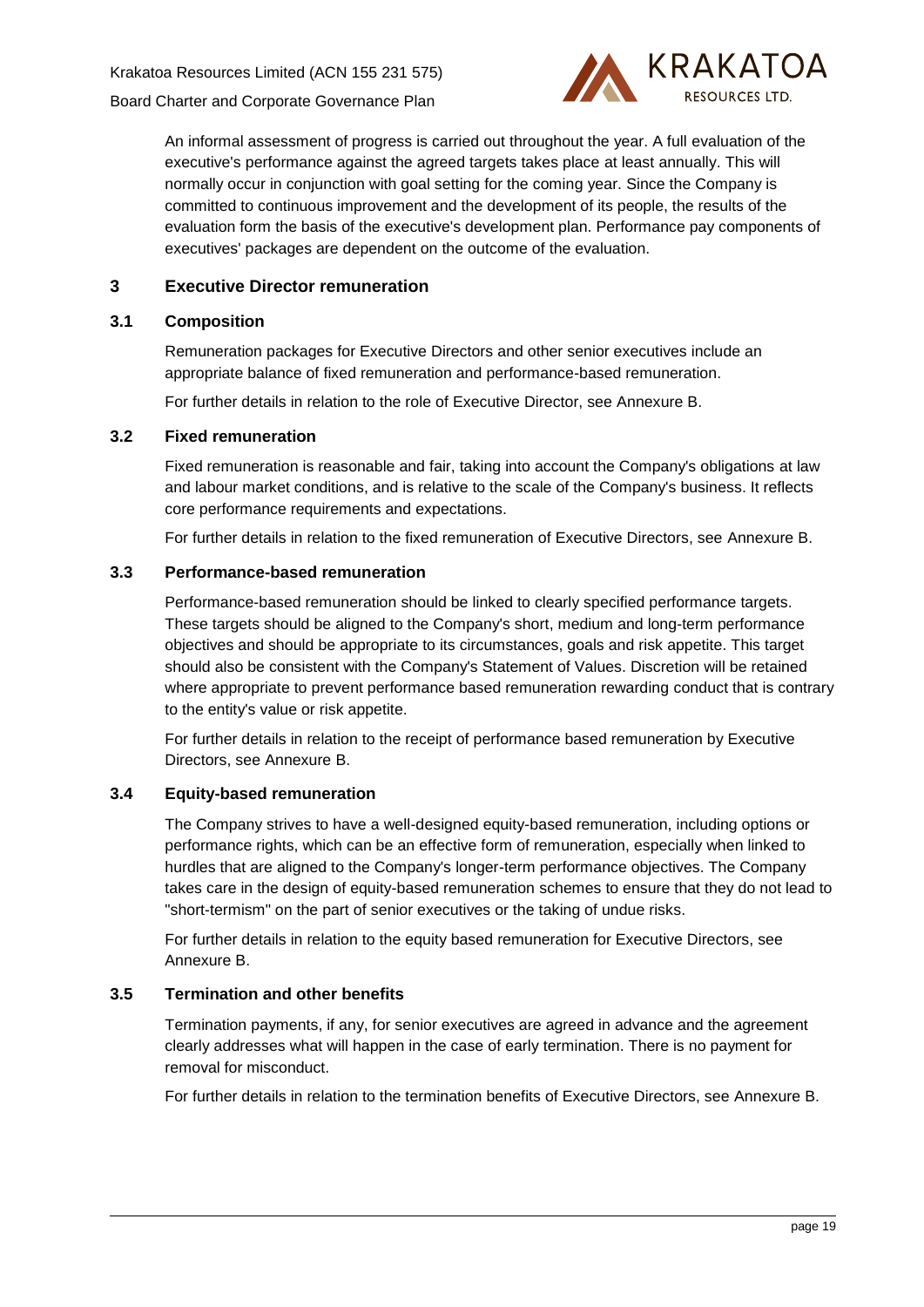Krakatoa Resources Limited (ACN 155 231 575) [Board Charter and Corporate Governance Plan](#page-0-1)



# <span id="page-22-0"></span>**4 Non-Executive Director remuneration**

## <span id="page-22-1"></span>**4.1 Composition**

Non-Executive Directors are remunerated by way of cash fees, superannuation contributions and non-cash benefits in lieu of fees (such as salary sacrifice into superannuation or equity).

## <span id="page-22-2"></span>**4.2 Fixed remuneration**

Levels of fixed remuneration for Non-Executive Directors reflect the time commitment and responsibilities of the role.

Non-Executive Directors are paid their fees out of the maximum aggregate amount approved by shareholders for the remuneration of Non-Executive Directors. The sum each Non-Executive Director is paid is determined by the Board from time to time. Additional fees can be paid for participation on Board Committees; however, the total fees paid to Non-Executive Directors, including fees paid for participation on Board Committees, are kept within the total amount approved by shareholders.

## <span id="page-22-3"></span>**4.3 Performance-based bonus**

Non-executive Directors do not receive performance-based remuneration as it may lead to bias in their decision-making and compromise their objectivity.

The Company's Non-Executive Directors do not receive performance-based bonuses.

### <span id="page-22-4"></span>**4.4 Equity-based remuneration**

It is generally acceptable for Non-Executive Directors to receive securities as part of their remuneration to align their interests with the interests of other security holders.

The Company's Non-Executive Directors cannot choose to receive shares in the Company as part of their remuneration instead of receiving cash and may not participate in equity schemes of the Company, such as option schemes, that are designed to encourage enhanced performance of the participant.

### <span id="page-22-5"></span>**4.5 Superannuation benefits**

Non-Executive Directors should not be provided with retirement benefits other than superannuation.

The Company's Non-Executive Directors are entitled to statutory superannuation.

### <span id="page-22-6"></span>**4.6 Written Agreement**

The Written Agreement with the Non-Executive Director should include:

- (a) the requirement to disclose director's interests and any matters which could affect the director's independence;
- (b) the requirement to comply with the Company's corporate governance policies and charters;
- (c) the requirement to notify the Company of or seek the Company's approval before accepting, any new role that could impact upon the time commitment expected of the Director or give rise to a conflict of interests;
- (d) the company's policy around independent professional advice;
- (e) indemnity and insurance arrangements;
- (f) rights of access to corporate information; and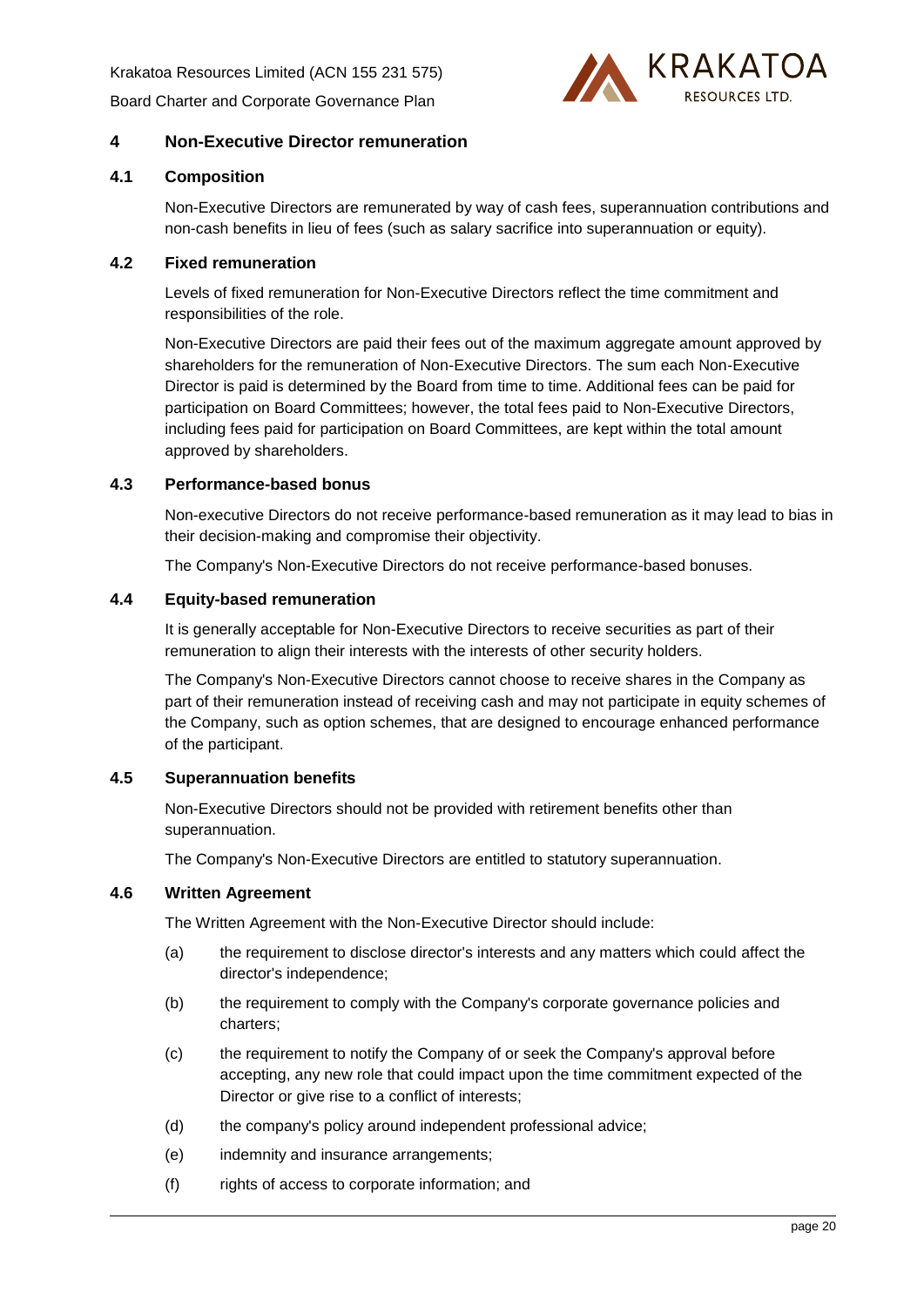Krakatoa Resources Limited (ACN 155 231 575)

[Board Charter and Corporate Governance Plan](#page-0-1)



(g) ongoing confidentiality obligations.

# <span id="page-23-0"></span>**5 Director development**

The Company is committed to continuing development of its Directors and executives. In line with this commitment, there is an expectation that all Directors and the MD/CEO (where applicable) will commit to at least two days of professional development each year. The Board allocates an annual budget of \$5,000 per Director to encourage Directors to participate in training and development programs. Any Director wishing to undertake either specific directorial training or personal development courses is expected to approach the Chair for approval of the proposed course. Development may be in both governance and governance processes or in the Company's industry.

The Board will also undertake an annual review in relation to whether there is a need for existing Directors to undertake professional development.

# <span id="page-23-1"></span>**6 Director induction**

New directors will undergo an induction process in which they will be given a full briefing on the Company. This will include meeting with key executives, tours of the premises, an induction package and presentations. Information conveyed to the new Director will include:

- (a) details of the roles and responsibilities of a Director with an outline of the qualities required to be a successful Director;
- (b) formal policies on Director appointment as well as conduct and contribution expectations;
- (c) details of all relevant legal requirements;
- (d) access to a copy of the Board Charter and all other Company Corporate Governance Policies;
- (e) guidelines on how the Board processes function;
- (f) details of past, recent and likely future developments relating to the Board including anticipated regulatory changes;
- (g) key accounting matters and outlines of the responsibilities of Directors in relation the Company's financial statements;
- (h) background information on and contact information for key people in the organisation including an outline of their roles and capabilities;
- (i) an analysis of the company including:
	- (i) core competencies of the Company;
	- (ii) an industry background briefing;
	- (iii) a recent competitor analysis;
	- (iv) details of past financial performance;
	- (v) current financial structure; and
	- (vi) any other important operating information;
- (j) a synopsis of the current strategic direction of the Company including a copy of the current strategic plan and annual budget;
- (k) access to a copy of the Constitution of the Company; and
- (l) Directors Deed of Indemnity and Right of Access to Documents, if applicable.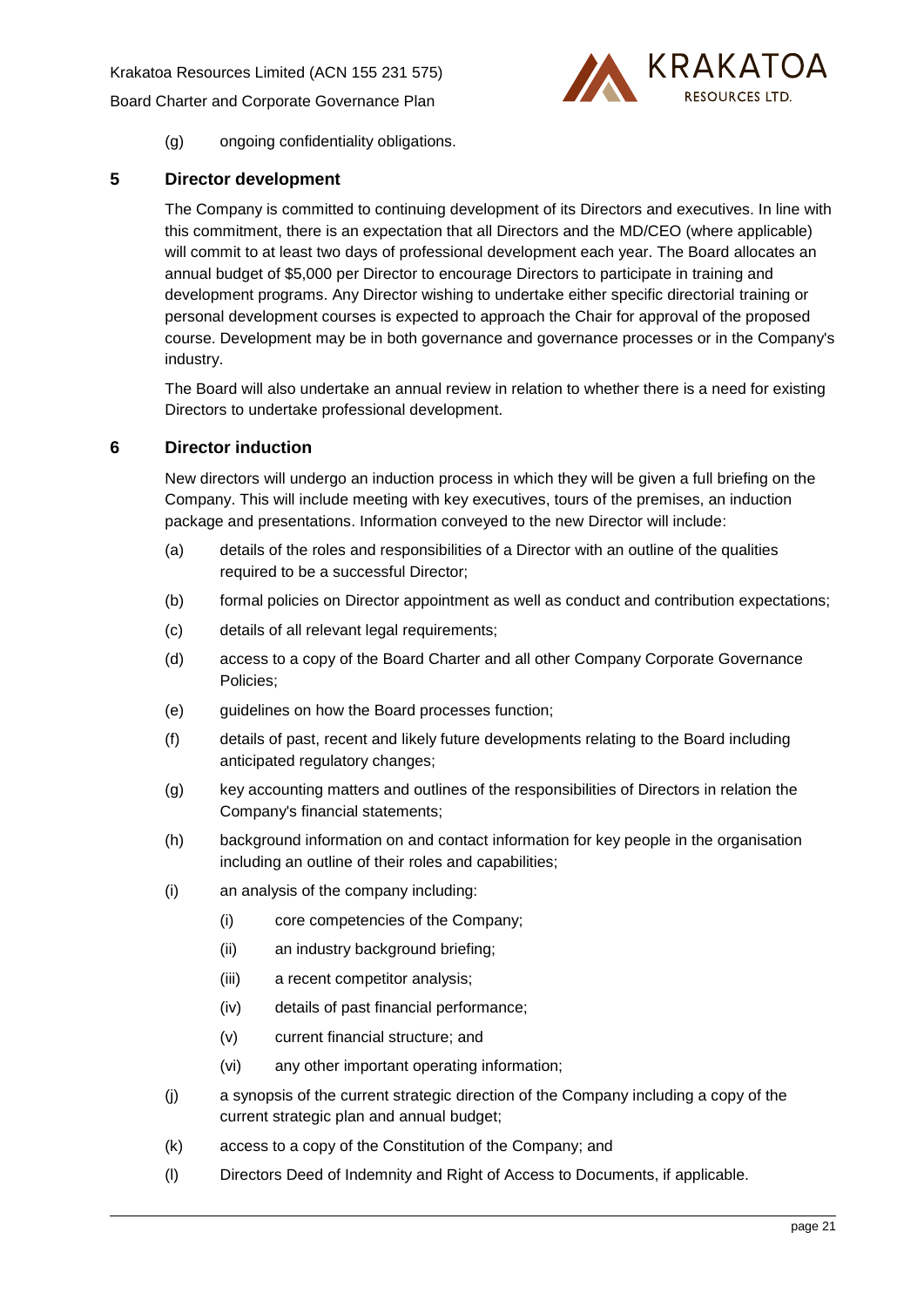

# **Annexure A Definition of Independence**

The Board considers the relationships which may affect independence are as set out in Box 2.3 of the ASX Corporate Governance Council's *Corporate Governance Principles and Recommendations* (*4 th Edition*) as follows:

- 1 is, or has been, employed in an executive capacity by the entity or any of its child entities and there has not been a period of at least three years between ceasing such employment and serving on the board;
- 2 receives performance-based remuneration (including options or performance rights) from or participates in an employee incentive scheme of the entity;
- 3 is, or has been within the last three years, in a material business relationship (e.g. as a supplier, professional adviser, consultant or customer) with the entity or any of its child entities, or is an officer of, or otherwise associated with, someone with such a relationship;
- 4 is, represents, or has been within the last three years an officer or employee of, or professional adviser to, a substantial holder;
- 5 has close personal ties with any person who falls within any of the categories described above; or
- 6 has been a director of the entity for such a period that their independence from management and substantial holders may have been compromised.

In each case, the materiality of the interest, position or relationship needs to be assessed by the board to determine whether it might interfere, or might reasonably be seen to interfere, with the director's capacity to bring an independent judgement to bear on issues before the board and to act in the best interest of the entity as a whole rather than in the interests of an individual security holder or other party.

The Board notes that the mere fact that a director has served on a board for a substantial period does not mean that the director has become too close to management or a substantial holder to be considered independent.